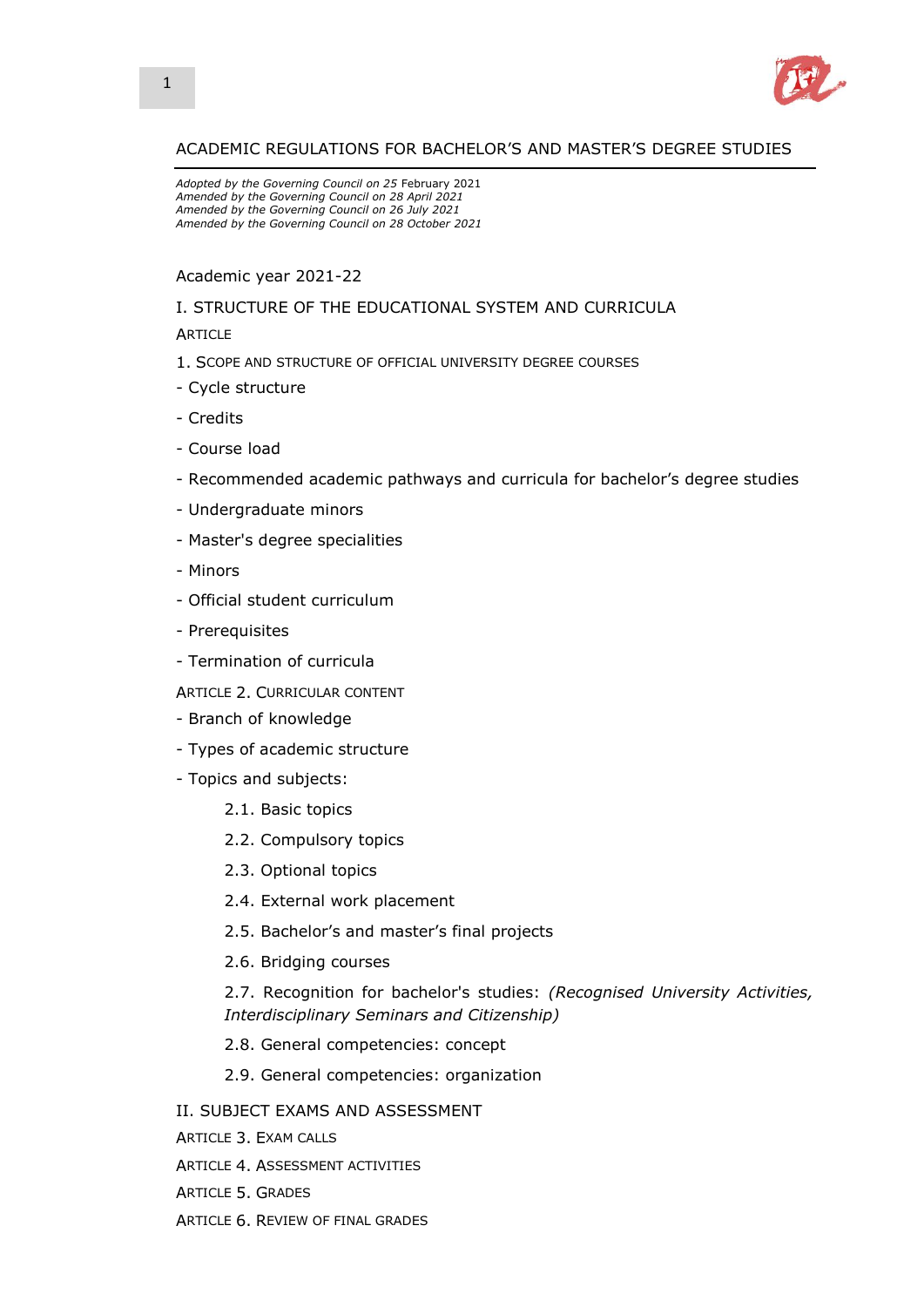

ARTICLE 7. DEMONSTRABLE MISCONDUCT IN ASSESSMENT PROCESSES

- ARTICLE 8. GRADING SYSTEM
	- 8.1. Applicable legislation
	- 8.2. Overall grade
	- 8.3. Average transcript grade
- ARTICLE 9. SPECIAL AWARDS UPON DEGREE COMPLETION

### III. EXAM RECORD MANAGEMENT

ARTICLE 10. GENERAL CONSIDERATIONS

- ARTICLE 11. PROCESS FOR GENERATING EXAM RECORDS
- ARTICLE 12. GRADES IN EXAM RECORDS
- ARTICLE 13. OVERALL ASSESSMENT GRADING
- ARTICLE 14. CONTINUOUS ASSESSMENT GRADING
- ARTICLE 15. DEADLINES
- ARTICLE 16. FINALIZATION OF RECORDS
- ARTICLE 17. AMENDMENT OF GRADES
- ARTICLE 18. RECORD ARCHIVE

## IV: OFFICIAL BACHELOR'S AND MASTER'S DEGREE PROGRAMMING AND QUALITY

- ARTICLE 19. PROGRAMMING OF OFFICIAL UNIVERSITY BACHELOR'S AND MASTER'S DEGREES
- ARTICLE 20. DISCONTINUATION OF OFFICIAL MASTER'S DEGREES
- ARTICLE 21. TEACHING QUALITY ASSURANCE
- ARTICLE 22. INTERNAL QUALITY ASSURANCE SYSTEM FOR URV SCHOOLS
- ADDITIONAL PROVISIONS
- TRANSITIONAL PROVISIONS
- ABROGATION PROVISIONS
- FINAL PROVISIONS

## I. STRUCTURE OF THE EDUCATIONAL SYSTEM AND CURRICULA

ARTICLE 1. SCOPE AND STRUCTURE OF OFFICIAL UNIVERSITY DEGREE COURSES

These regulations apply to official university studies leading to URV bachelor's and master's degrees.

Inter-university master's degrees are governed by the regulations of the coordinating university and applicable agreements.

## *Cycle structure*

University degree courses leading to official degrees valid throughout the country are structured in three cycles:

- Bachelor's: Degrees that aim to provide students with general education in one or more disciplines and training geared towards preparing them for professional activities.
- University master's: Degrees that aim to provide students with advanced specialized and/or multidisciplinary training geared towards academic or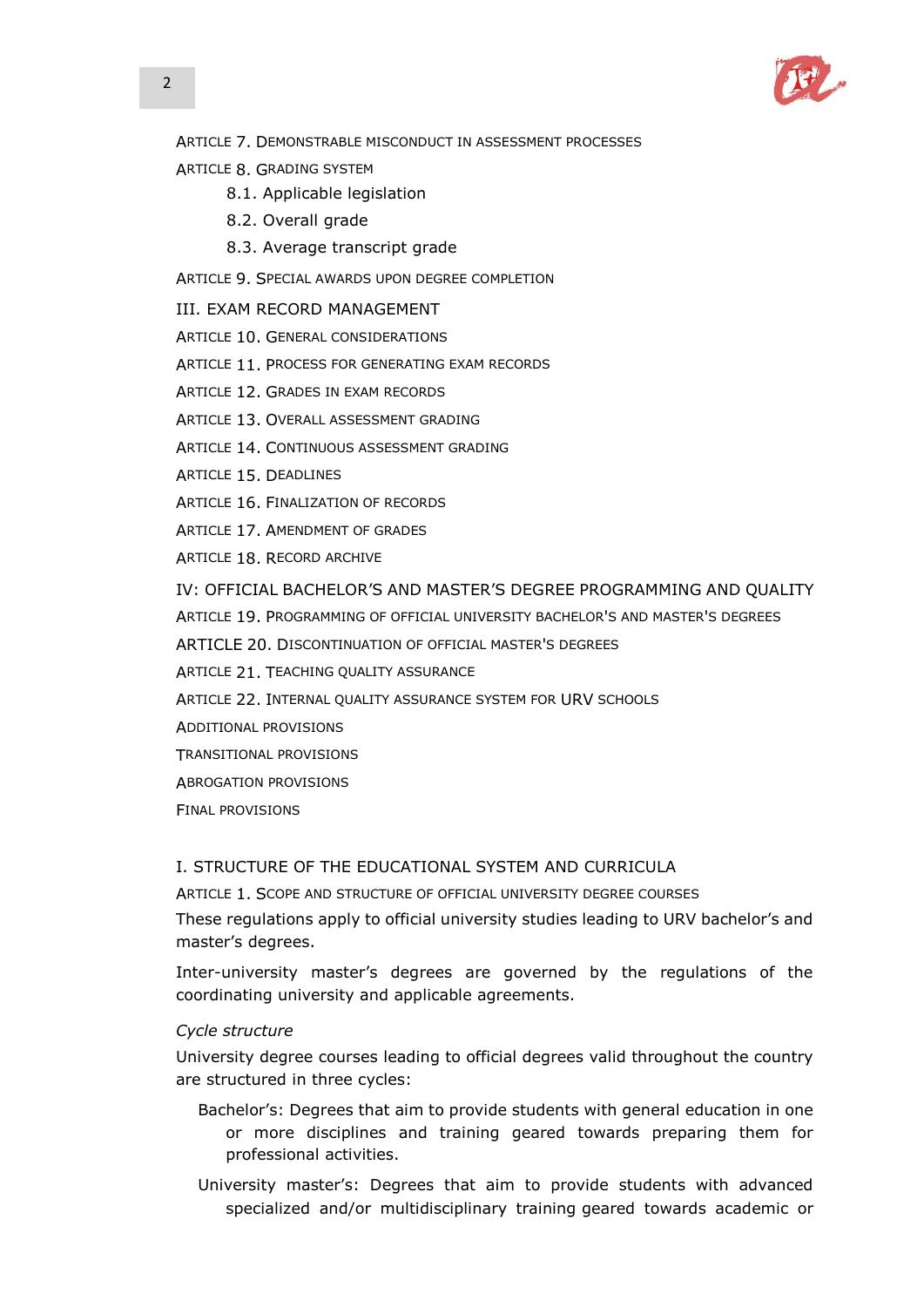

professional specialization, and to promote induction in the conduct of research.

Doctorate: Degrees that aim to provide students with advanced training in the conduct of research. They may include courses, seminars or other activities oriented towards research training as well as preparation and presentation of a doctoral thesis consisting of an original research project.

### *Credits*

The European Credit Transfer System (ECTS) credit is the unit of measurement for the academic load of each subject. It represents the amount of work a student must do to meet the objectives of a programme of study and is obtained by passing each of the topics that make up the curriculum. This unit of measurement includes theoretical and practical instruction as well as other guided academic activities, and the hours of study and work a student must spend to meet the learning objectives for each of the topics in the curriculum. Each credit represents 25 hours of student work, except for clinical placements for which each credit represents 30 hours.

### *Course load*

Bachelor's degree curricula generally consist of a minimum of 180 credits and a maximum of 240 ECTS credits. When the course load is determined by the URV's internal guidelines, a greater number of credits can be assigned to a degree programme (for example, Medicine has 360 ECTS credits, and Architecture 330).

University master's degree curricula have between 60 and 120 credits.

### *Recommended academic and curricular pathways for bachelor's degree studies*

This is the distribution of subjects in a curriculum and is meant to help the student to complete their studies in a certain number of academic years. There may be more than one recommended academic pathway depending on whether the student is studying full-time or part-time.

### *Undergraduate specialisations*

Undergraduate degrees can have specialised pathways or a cluster of core subjects.

### *Master's degree specialities*

University master's degrees may include specialisations that belong to their scientific, humanistic, technological or professional fields.

### Minor

The Universitat Rovira i Virgili can organise minors as a study option that complements the core subjects of the various degree programmes. Minors consist of optional credits that students are free to decide to do or not. These credits can be part of undergraduate programmes or they can be additional to the total number of course credits.

As from the academic year 2021-22, the URV will be teaching a minor on social entrepreneurship related to the sustainable development goals and consisting of a set of optional subjects of a general nature. One of the subjects can be recognised as belonging to the student's curriculum. Therefore, faculties and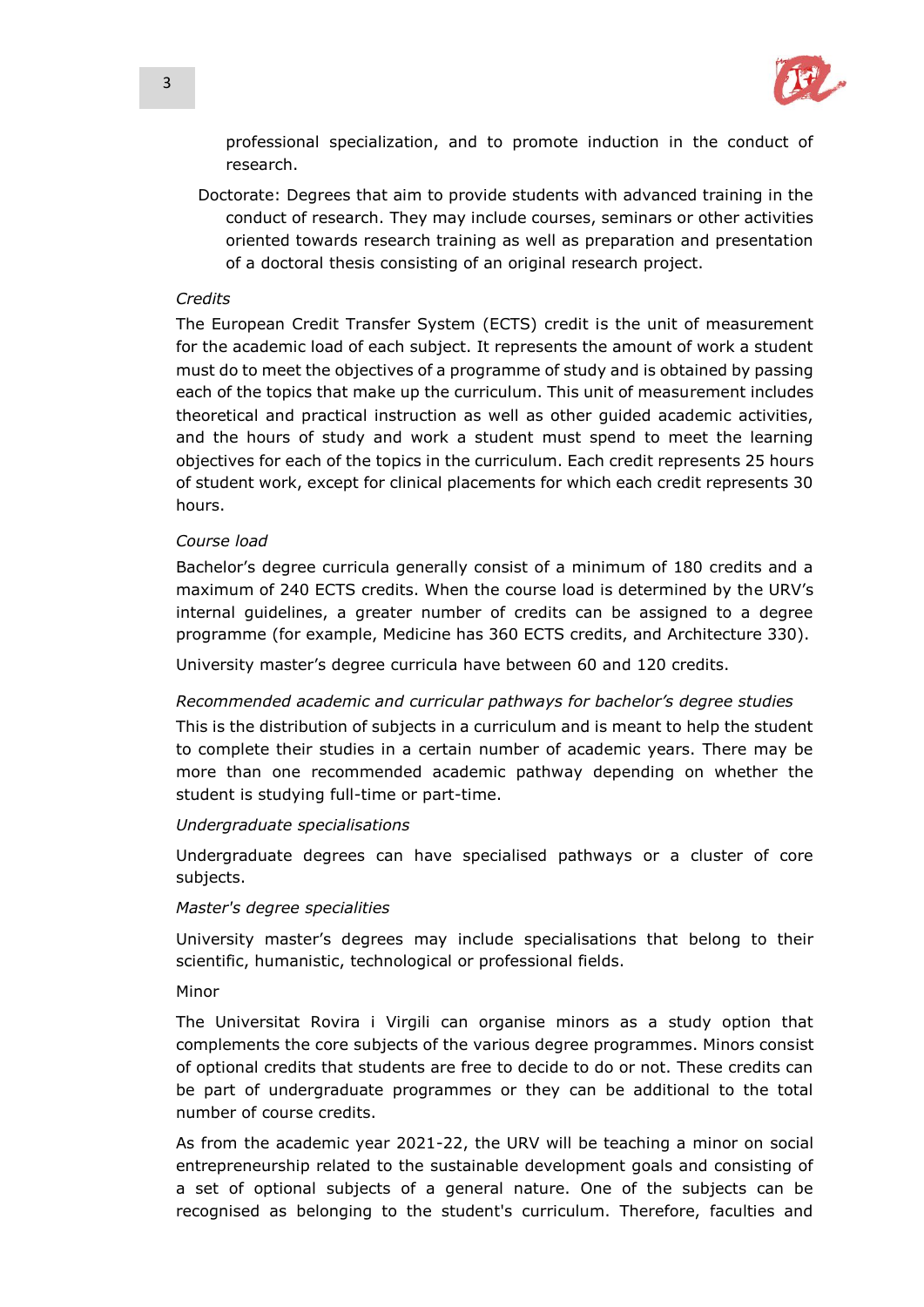

schools must indicate which subjects can be regarded as equivalent in terms of content and length.

# *Official student curriculum*

Students should plan their study programme in accordance with the structure of the curriculum for the degree course they are enrolled in.

Students should consult the university's website (https://www.urv.cat/evia/jsp/alumne/identificacioALU.jsp) to check their academic status throughout the academic year, especially after the publication of each official assessment. , l'

It is of the utmost importance that all students verify their academic status before enrolling in their last year of studies to avoid discrepancies in their academic record that may lead to problems when issuing their degree.

# *Prerequisites*

Each school may establish its own list of prerequisites among the subjects in its curricula. This list must be made public.

Students should bear in mind that some curricula establish prerequisites consisting of subjects offered in different academic years or terms. A prerequisite means one or more subject must be passed in order to take another. Students can enrol in both the prerequisite subject and the subject that requires the prerequisite in the same enrolment period. They should bear in mind, however, that they may not be able to sit both exams.

For external work placement and bachelor's and master's final project subjects, prerequisites affect enrolment, as a minimum number of credits must have been passed to enrol in them. Some schools have established the same requirement for other subjects, which means that students must have passed one or more subjects to enrol in another.

In order to enrol in the final project subject, students must have passed at least 108 credits for 180-credit bachelor's degree programmes, 168 credits for 240 credit bachelor's degree programmes, 258 for 330-credit bachelor's degree programmes, and 288 for 360-credit bachelor's degree programmes. For double degrees, the number of credits can be different. Students must comply with the specific guidelines established for each degree course. Faculties and schools may set more restrictive criteria for the minimum number of credits required and establish prerequisites that must be passed before enrolment in final project subjects.

Faculties and schools may set criteria for the minimum number of credits needed to enrol in the master's final project subject for 120-credit and 90-credit programmes. Degree programmes with their own guidelines must comply with what is already stipulated.

# *Termination of curricula*

At the same time as a new bachelor's master's degree is implemented, the degree that is being renewed is terminated.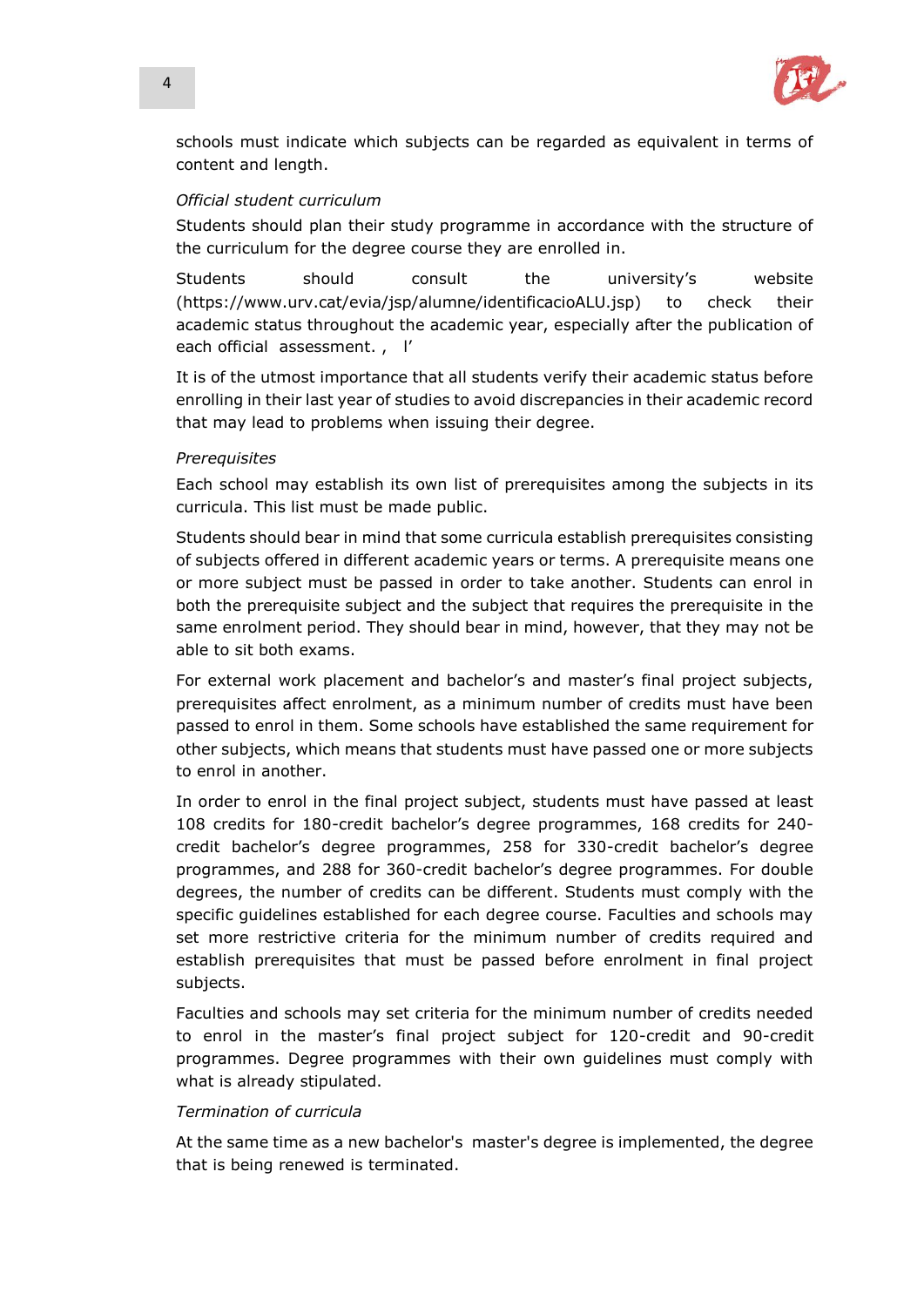

Those students who are studying the degree that is in the process of termination as from the academic year 2021-22 will be able to complete their studies and they will have an additional two years to pass the subjects that are being terminated.

In this regard, specific termination schedules will be drawn up for each curriculum which will determine the timing for the implementation of the new bachelor's or master's degree and the termination of the bachelor's or master's degree that is to be phased out.

During the first academic year of the termination process, students can register on a subject and have the right to tutorials but the following academic year they will only have the right to sit the exam.

For those subjects that are shared with the new bachelor's or master's degree, faculties and schools can provide alternative teaching during the period in which students have the right to tutorials.

During the two academic years in which the degree is phased out, students can register for and pass external internships, bachelor's and master's degree theses and other subjects that faculties and schools understand to be eminently practical since this sort of subject is not phased out in either academic or economic terms.

If students do not pass a subject that is being terminated during the periods established (tutorial or examination phase), they will not be able to graduate on that curriculum. Instead they will have to request that their studies be adapted to the new curriculum being implemented.

The economic implications of registering for a subject that is the process of being phased out are the following:

- For those subjects with tutorials or alternative teaching, students must pay the full price of the credit.

- For those subjects in which they only have the right to sit the exam, students must pay 20% of the cost of the credit.

- For external internships, bachelor's and master's degree theses and eminently practical subjects, students must pay the full price of the credit.

## ARTICLE 2. CURRICULAR CONTENT

Current university bachelor's and master's degree curricula can be found on the URV's website as well as their structure, subject content for each academic year and the number of credits.

### *Branch of knowledge*

Bachelor's and master's degree studies are assigned to one of the following branches of knowledge:

- 1. Arts and humanities
- 2. Sciences
- 3. Health sciences
- 4. Social and legal sciences
- 5. Engineering and architecture

 $\overline{1}$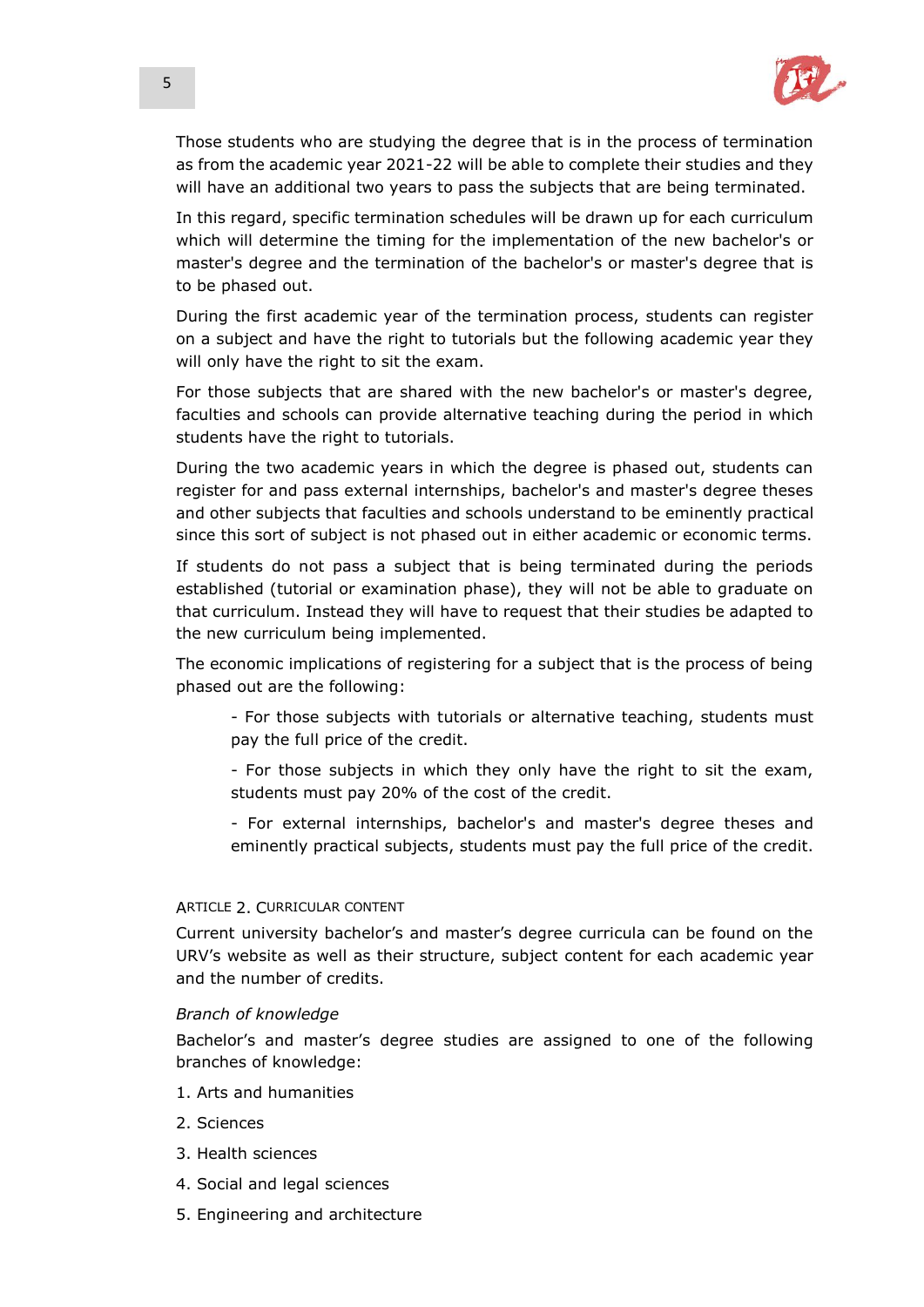

# *Types of academic degree structures*

The URV has different types of academic structures. Some allow students to obtain more than one degree, usually by adding an additional period of study.

The options are as follows:

# *Simultaneous studies*

Students who have been admitted to a degree course and are currently studying can pre-enrol for the following academic year or later for a degree course in the same or another school by means following the procedure established by the URV Admissions Office. Once admitted, students must enrol and complete both courses of study at the same time.

It is important that students consider the process and requirements established in the corresponding administrative procedure.

Students can request the recognition of credits for subjects with similar or identical content. For recognized credits, students must pay the price stipulated in the decree on public fees (recognition fee  $+$  20% of the amount of the recognized credits).

If the school or schools in question deem it necessary in view of the number of applicants, they may establish an academic pathway that fosters simultaneous study in the two curricula, review the credit recognition table and take this into account when designing schedules to facilitate student attendance.

Students must enrol for each degree course at the corresponding school. They will have two academic records.

Students must pass the subjects in each respective curriculum to obtain their degrees.

## *Bachelor's degree foundation programme*

When preparing bachelor's degree verification reports, faculties and schools can set up bachelor's degree foundation programmes (FP) for their degree courses. Degree foundation programmes will have a minimum of 32.5% of credits in general education and compulsory subjects and a maximum of 62.5% of credits in the general education, compulsory and optional subjects specific to the student's chosen bachelor's programme. For those foundation programmes that include a bachelor's degree of 240 credits and another of 180 credits, the minimum percentage of credits that they must share is understood to be with respect to the degree of 180 credits. External work placement and final project subjects are not included in these calculations.

Students that are admitted and studying on a degree foundation programme may request a place in one of the other degree courses involved in the same degree foundation programme the following year or later. The place can be secured using the internal process established by the school, or through pre-enrolment with the Admissions Office.

It is important that students consider the process and requirements established in the corresponding administrative procedure.

A table showing equivalent subjects that are eligible for credit recognition is available to students on request. For recognized credits, students must pay the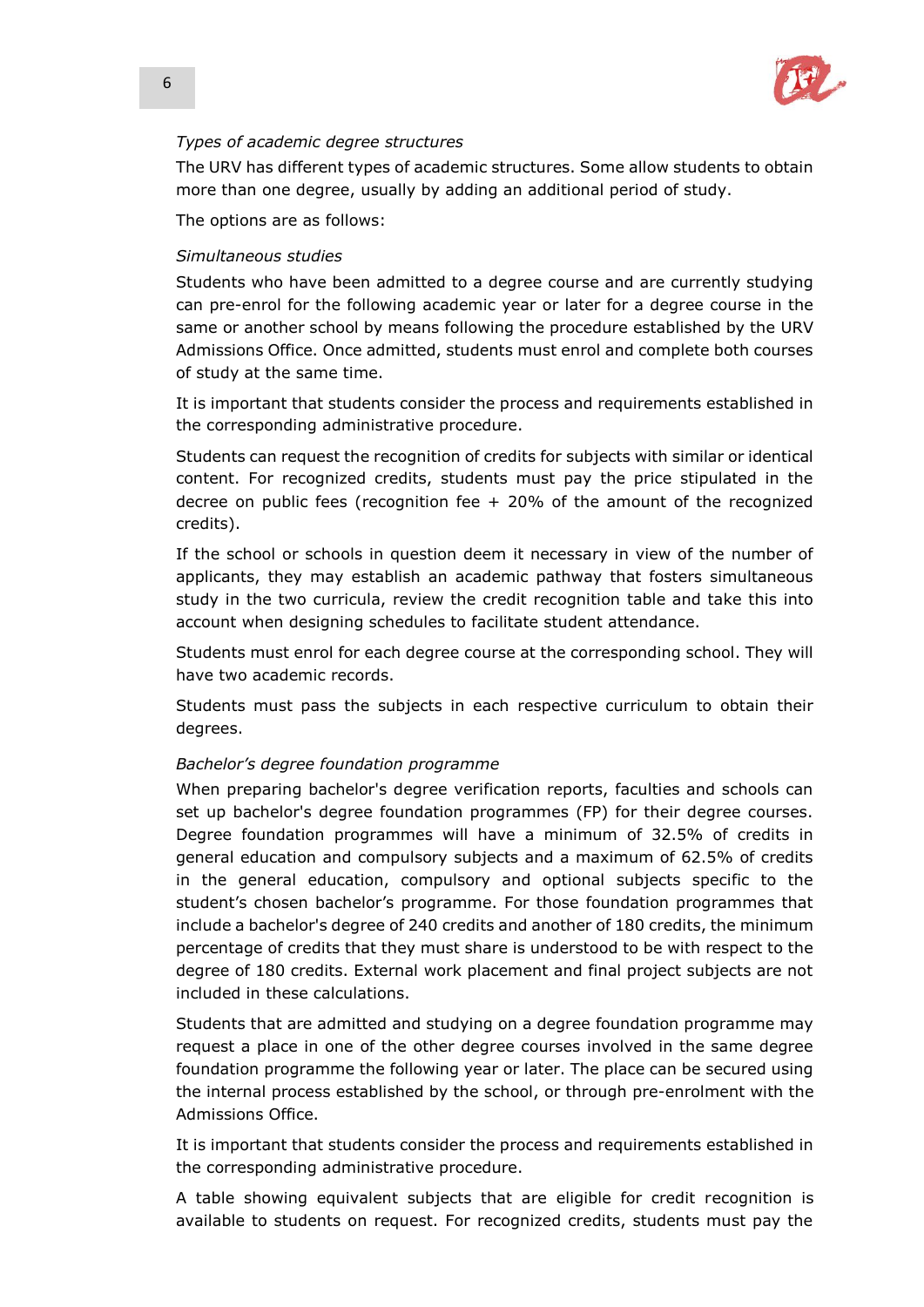

fees stated in the decree on public fees (recognition fee  $+$  0% of the amount of the recognized credits).

If the school or schools in question deem it necessary in view of the number of applicants, they may establish an academic pathway that fosters study in the two curricula and take this into account when designing schedules to facilitate student attendance.

Students must enrol for each degree course at the corresponding school. They will have two academic records.

Students must pass the subjects in each respective curriculum to obtain their degrees.

### *Double-degree academic pathways*

At the request of one or more schools, the URV can organize double-degree academic pathways so students can take both courses of study from the beginning. Students can elect to pursue a double degree during the pre-enrolment process with the Admissions Office. The Admissions Office will designate the student as pursuing a double degree as indicated by the student. Cut-off marks are different from those for separate degree courses.

Students who are designated as pursuing a double degree and who have already earned one of the two degrees will not be able to enrol for the double degree pathway.

The school or schools will establish an academic pathway for the student to allow him or her to follow the two curricula, and take this into account when designing schedules to facilitate attending classes.

If one coinciding subject is passed, the other equivalent subject is also automatically passed with the same grade. The applicable fee will be determined according to the Generalitat de Catalunya's decree on public fees and that established by the Board of Trustees.

Students must pass the subjects in each respective curriculum to obtain their degrees. The issue of one of the two degrees may not be requested until the double degree pathway has been completed. Students must satisfactorily complete their bachelor's degree thesis in both degree programmes.

### *Combined studies*

This applies to two bachelor's degree programmes in the same school that are part of a degree foundation programme and are offered together in pre-enrolment. Students can choose a complementary study programme during the preenrolment process with the Admissions Office. Students must decide which of the two bachelor's degrees to pursue after completing the first year of study.

The applicable fees will be determined according to the decree on public fees of the Generalitat de Catalunya.

The student will receive one degree.

## *Complementary degrees*

Complementary degrees are two degrees from the same school that have first and second year in common but a different number of credits. Students can choose a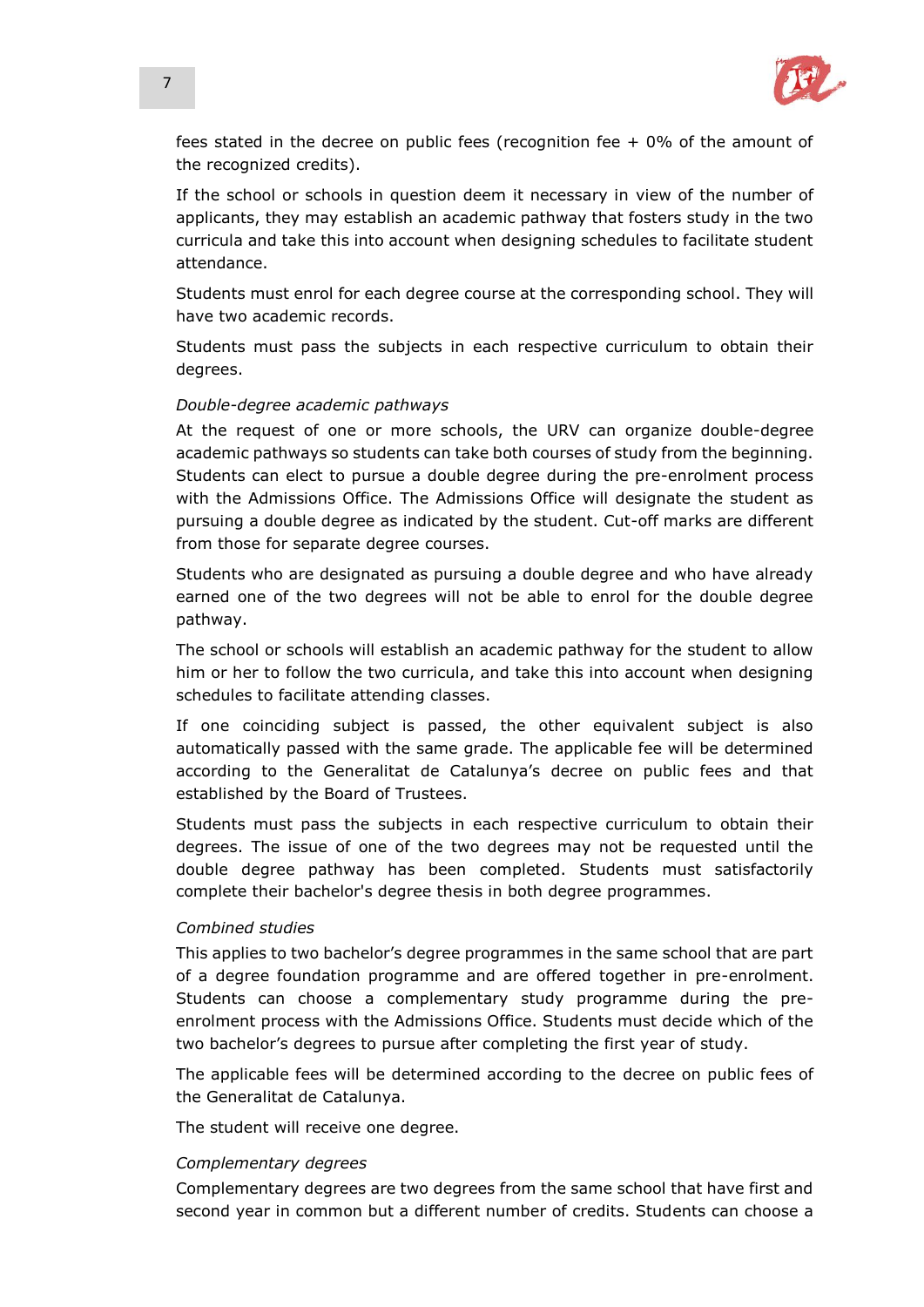

complementary study programme during the pre-enrolment process with the Admissions Office. Students must decide which of the two bachelor's degrees to pursue after completing the first year of study.

The applicable fees will be determined according to the decree on public fees of the Generalitat de Catalunya.

The student will receive one degree.

### Dual education

The Universitat Rovira i Virgili will be providing dual education programmes in an attempt to adapt academic training to the needs of the productive system, to encourage learning in professional environments and to develop teaching methodologies that enable students to achieve the specific and general competencies while on work experience programmes. In the academic year 2021- 22, a dual education pilot project will be set up as part of any degree programme that so desires.

The University will initiate a dual education model with the required methodology, teaching system, student admission, assessment of general and specific competencies, academic grades, close relation with companies and institutions and all other specific regulations.

Those faculties and schools that wish to implement dual education programmes must pass the motion in a meeting of the faculty board and then submit a proposal to the Governing Council (the delegate commission responsible for academic affairs) for approval.

### *Topics and subjects*

A topic is a set of skills and competencies to be acquired, content and educational activities. A subject is the basic unit in which degree courses are organized. Topics are structured into one or more subjects. Students enrol in subjects.

## *Curricular content is classified as:*

2.1. General education topics (only in bachelor's degree courses)

Curricula must include a minimum number of general education credits which make up at least 25% of the total number credits for the degree.

Curricula with 180 credits: 45 general education credits

Curricula with 240 credits: 60 general education credits

Curricula with 330 credits: 82.5 general education credits

Curricula with 360 credits: 90 general education credits

At least 60% of general education credits must be related to the subjects associated with the degree's designated branch of knowledge.

Curricula with 180 credits: 27 credits

Curricula with 240 credits: 36 credits

Curricula with 330 credits: 49.5 credits

Curricula with 360 credits: 54 credits

These topics must be taught in subjects with a minimum of 6 credits.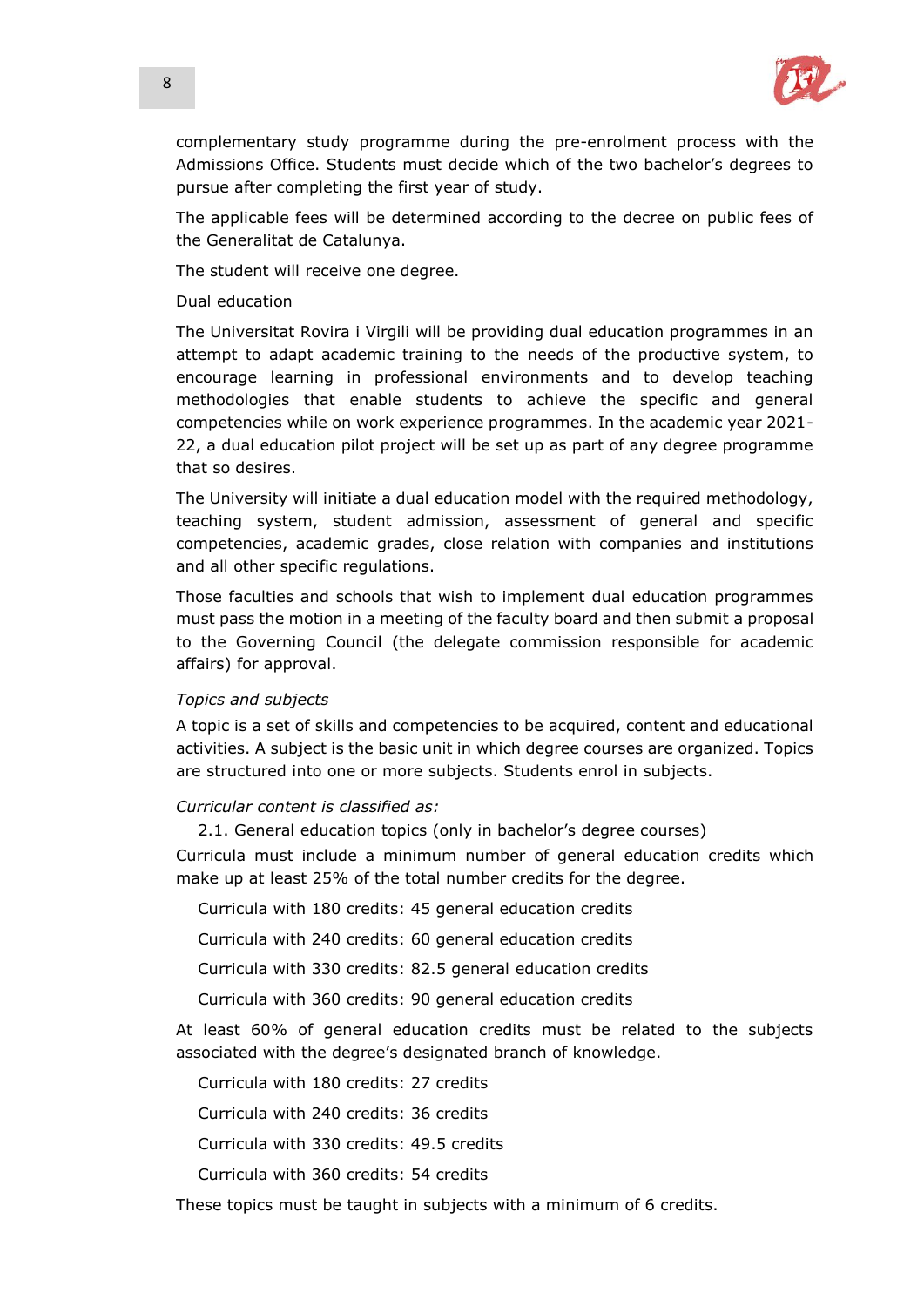

Provided that the degree programme that the student wishes to access belongs to the same branch of knowledge, at least 15% of the general education topic credits from the student's chosen degree course in that branch will be recognized.

Curricula with 180 credits: 27 credits Curricula with 240 credits: 36 credits Curricula with 330 credits: 49.5 credits

Curricula with 360 credits: 54 credits

# 2.2. Compulsory topics

These are topics that must be taken and passed in order to obtain a degree. They are also considered passed if credit recognition is awarded. The curriculum must stipulate the academic year and period the topics are offered.

In some cases, the curricula may include optional compulsory courses. Students must take one or more of the courses in the block.

## 2.3. Optional topics

These are topics that the University has designated as elective.

Optional topics are considered to be part of the cycle, so they can be taken in any academic year.

Curricula stipulate the number of optional credits that must be passed to obtain a degree. To earn these credits, students must choose subjects from the URV's annual catalogue that add up to the stipulated number of credits. They are also considered passed if credit recognition is awarded.

Curricula can include optional subjects designed to improve competencies in social engagement. sustainable development goals and the URV's general competencies.

2.4. External work placement

All bachelor's degree curricula must include an external work placement subject, which is either compulsory (preferably) or optional.

Master's degree curricula may also include an external work placement subject.

The URV has established a new regulatory framework for all faculties/schools and management bodies in relation to the completion of external work placements. Each school should draw up and approve its own regulations within the structure of the framework. They should be approved by the competent committee delegated by the Governing Council for this purpose.

# 2.5. Bachelor's and master's final projects

All curricula must conclude with the preparation and defence of a bachelor's or master's final project. This is compulsory and must be included in all curricula.

The bachelor's or master's final project is prepared under the guidance of a supervisor, who is responsible for guiding students in developing and attaining their objectives. The supervisor must grant written approval of the project before it can be presented and defended.

Students must defend their final projects publicly and in person. However, in exceptional cases, following a formal and duly justified request signed by the student and the supervisor, schools may approve the remote defence of the final project provided that the technical, administrative and financial conditions that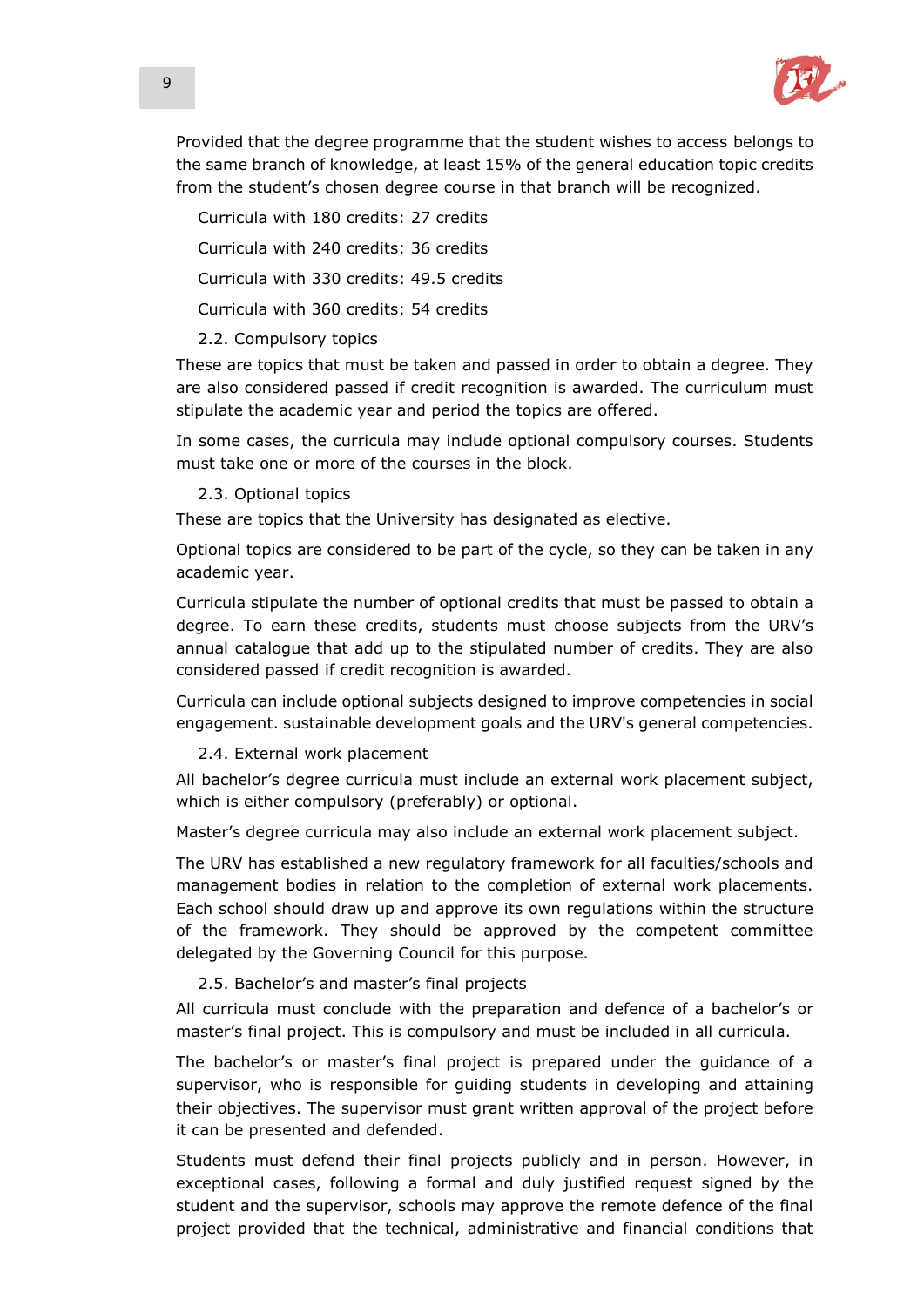

make it feasible are met. Final projects may also be defended remotely in distance learning master's degree programmes. If the final project contains components that must be kept confidential, the defence meeting will adapt to that circumstance.

Intellectual and industrial property and deposit of final projects:

- Intellectual and industrial property rights of the bachelor's and master's final projects will be regulated in accordance with the terms and conditions set out in current legislation. In all cases, any use of final projects must state the author or authors, the nature of the project and the association with the URV.
- Bachelor's and master's final projects must be deposited in the URV's institutional repository. Those with a grade of 8 or higher will be viewable and made available for instruction, research and individual study.
- In the event of exceptional circumstances established by a school, such as the involvement of companies, confidentiality agreements with companies, the possibility that a patent may result from the content of final project, etc., the faculty/school must adopt appropriate measures to ensure these aspects are not made public.
- The URV must establish formal requirements for bachelor's and master's final projects archived in its repository.

In accordance with that established in the teaching regulations, each school should draw up guidelines specifically regulating bachelor's and master's final project subjects.

## 2.6 Bridging courses

Given the wide range of degrees completed by students, master's and doctoral programmes may require them to do some bridging courses beforehand so that they are all at the same academic level.

For master's degree programmes, the bridging courses must preferably be subjects that are taught annually from the degree courses that lead "naturally" on to the master's degree.

For doctoral programmes, the bridging courses must be subjects that are taught annually on master's degrees that are linked to research credits.

*2.7.* Recognition for bachelor's studies: (Recognised University Activities, Interdisciplinary Seminars and Citizenship)

Students can obtain credit recognition for their participation in university cultural, sports, student representation, solidarity and cooperation activities for up to 6 credits.

Recognition is granted in according to the following guidelines:

Once the 6 credits have been recognized, additional credits will not appear in the student's academic record.

The activities must be completed while studying for the degree course they are applied to.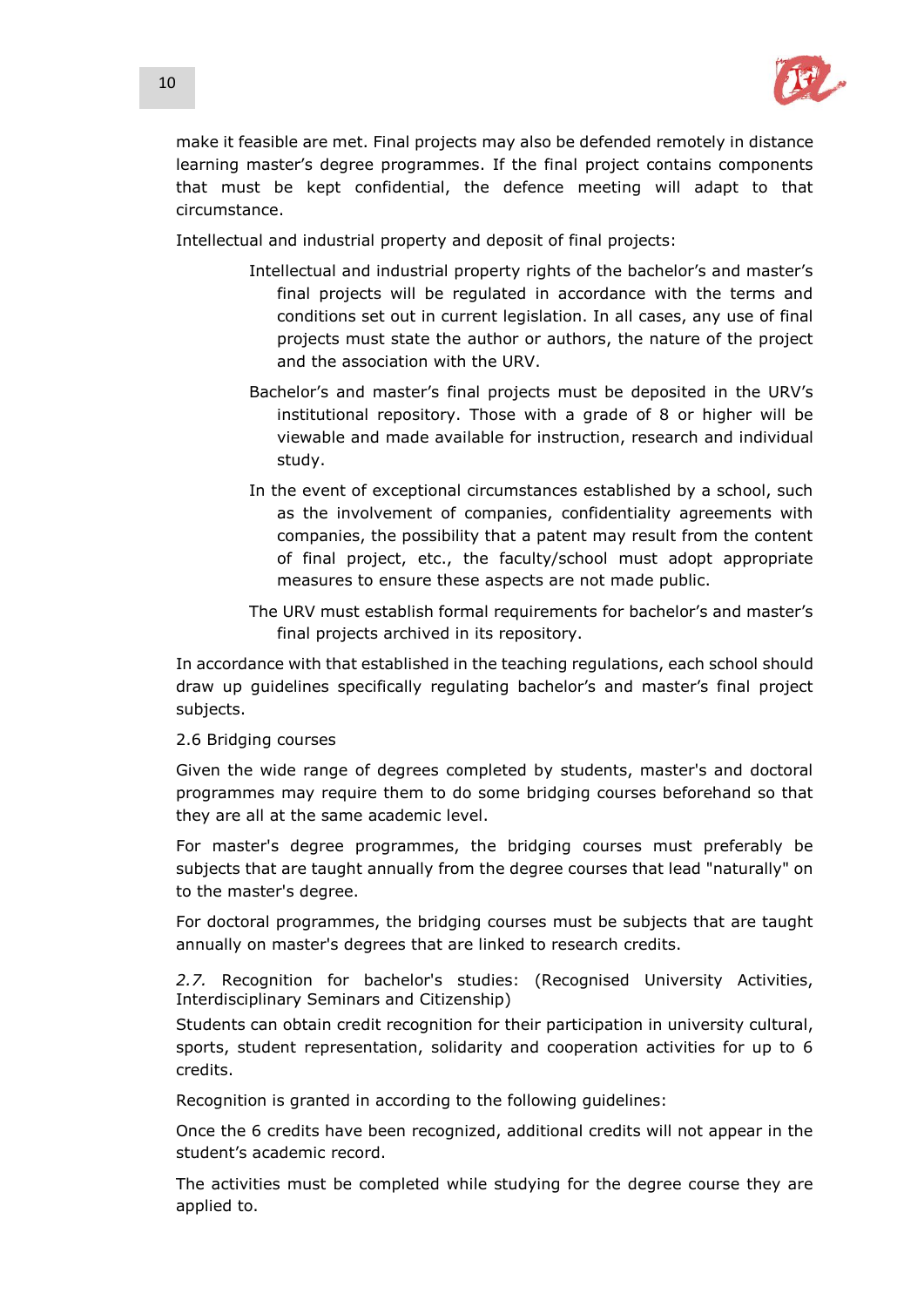

For the purpose of recognizing these activities, a credit is deemed to be equal to 25 hours of the activity with a passing grade.

In general, activities will appear as optional subjects called Recognized University Activities, which account for 6 Credits credits in the curricula. They may also appear as two subjects (I and II) with fewer credits that add up to 6. The subject has been passed when the number of credits corresponding to the activities is equal to or greater than the number of credits assigned to the subject.

The Recognized University Activities subject then appears as recognized in the student's academic record, certificates or European Diploma Supplement. It is not included in the calculation of the student's grade-point average.

The university must establish and maintain a range of ongoing recognized activities.

The tables below indicate the maximum number of credits that can be recognized each year for these activities.

|                               | <b>Activity</b>                                       | <b>Credits per year</b>                                 |
|-------------------------------|-------------------------------------------------------|---------------------------------------------------------|
|                               | <b>URV Theatre Group</b>                              | $\mathbf{1}$                                            |
|                               | <b>URV Choir</b>                                      | 3                                                       |
|                               | <b>URV Choral Society</b>                             | $\mathbf{1}$                                            |
| <b>Cultural</b><br>activities | <b>URV Orchestra</b>                                  | 3                                                       |
|                               | Open Opera                                            | $\mathbf{1}$                                            |
|                               | <b>URV Debate Club</b>                                | $\mathbf{1}$                                            |
|                               | <b>URV Film Group</b>                                 | $\mathbf{1}$                                            |
|                               | Welcome group and language<br>volunteering at the URV | $\mathbf{1}$                                            |
|                               |                                                       | 1/activity                                              |
|                               | URV Summer University courses                         | (Only courses<br>passed before July<br>2014 are valid.) |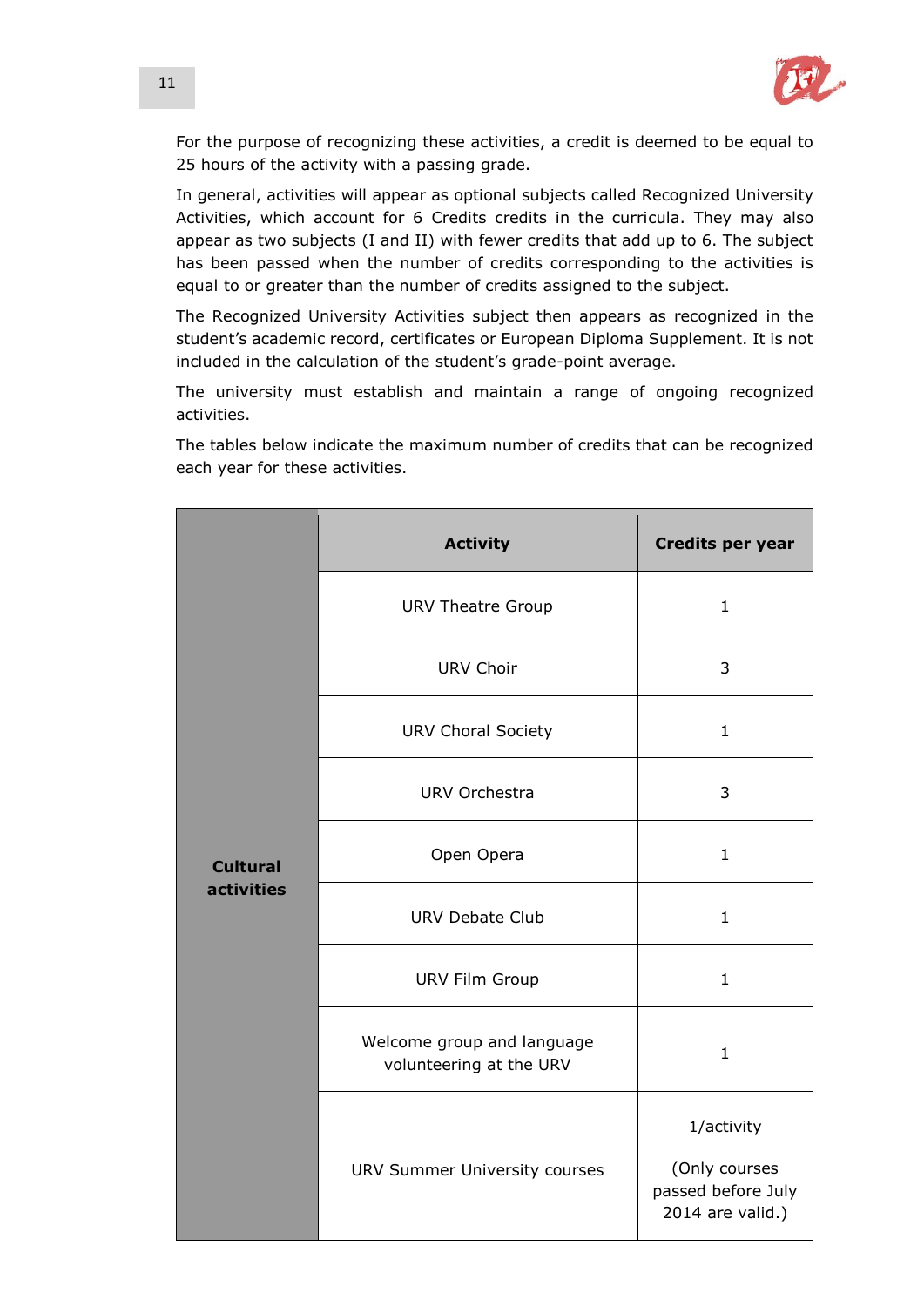

| URV Summer University courses<br>with the Vives University Network<br>that meet URV criteria | 2<br>(maximum during<br>degree) |
|----------------------------------------------------------------------------------------------|---------------------------------|
| URV Equality Observatory                                                                     | 1/activity                      |
| Internationalization                                                                         | 1/activity                      |
| University Parliament Week                                                                   | 2<br>(maximum during<br>degree) |
| Promoting Youth Health and Safety                                                            | 2                               |
| Pataquers Human Tower Group                                                                  | $\mathbf{1}$                    |
| Scientific communication activities.<br>Com Ciència                                          | 1/activity                      |
| Aurora Network activities authorised<br>by the URV                                           | 3 (maximum per<br>year)         |
| Erasmus activities (short duration)                                                          | 3 (maximum per<br>year)         |

|                                    | <b>Activity</b>                              | <b>Credits per year</b> |
|------------------------------------|----------------------------------------------|-------------------------|
| <b>Sports</b><br><b>activities</b> | International Championships                  |                         |
|                                    | <b>State Championships</b>                   |                         |
|                                    | <b>Autonomous Community</b><br>Championships |                         |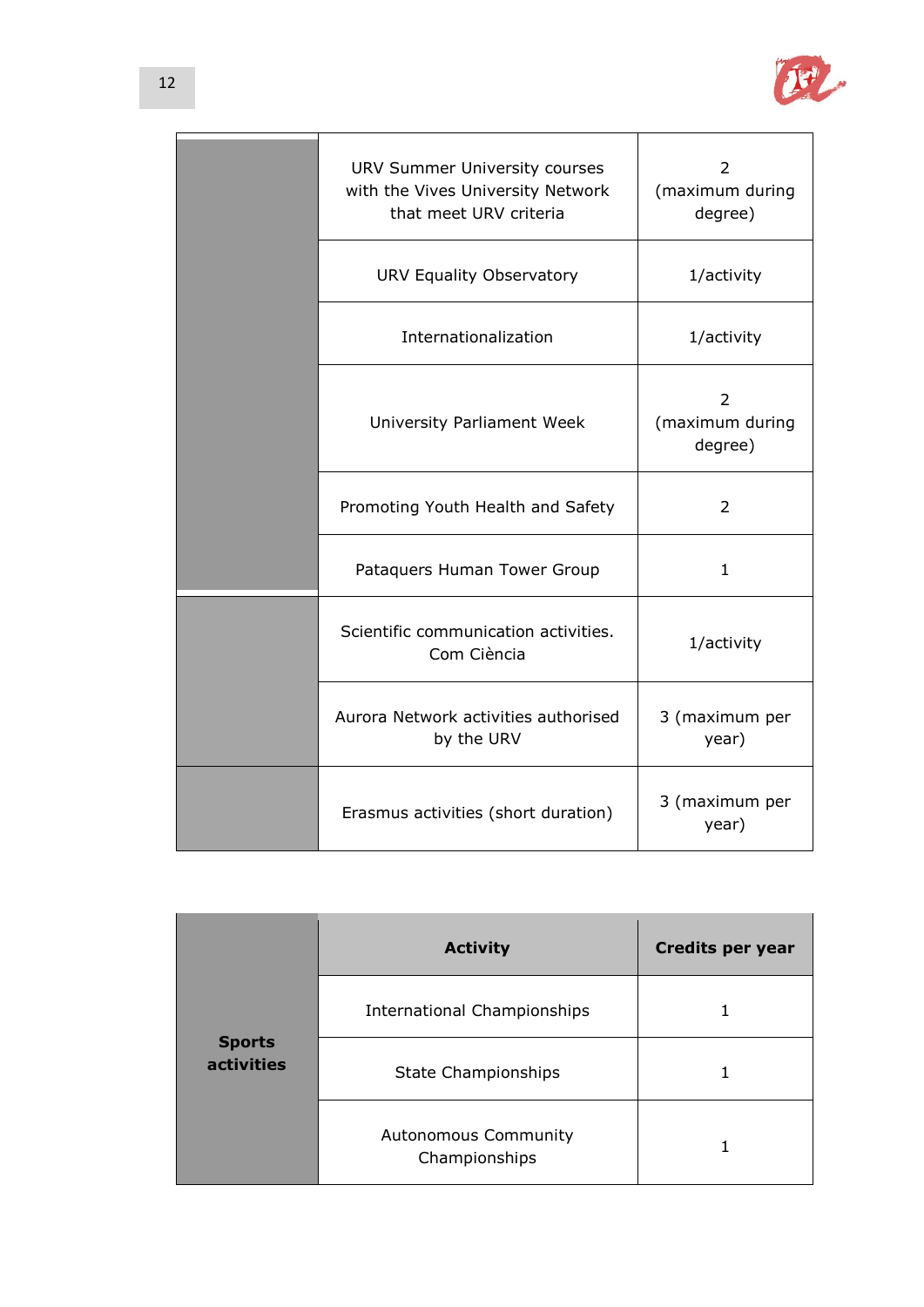

| Programmes to promote sports<br>(courses, leagues and activities<br>organized by Esports URV) | 1/activity |
|-----------------------------------------------------------------------------------------------|------------|
| High-level athletes                                                                           |            |

|                                  | <b>Activity</b>                                                                                   | <b>Credits per year</b> |
|----------------------------------|---------------------------------------------------------------------------------------------------|-------------------------|
| <b>Student</b><br>representation | Governing Council, delegate<br>commissions and Board of Trustees                                  | 2                       |
|                                  | Governing bodies (other than<br>Governing Council, delegate<br>commissions and Board of Trustees) | $\mathbf{1}$            |
|                                  | Joint presidents of OFES                                                                          | 3                       |
|                                  | Year delegates and vice-delegates                                                                 | 1                       |
|                                  | Activities outside the URV                                                                        | 1                       |
|                                  | Participation in the European Students'<br>Union (ESU)                                            | 2                       |

|                                                              | Activity              | Credits per year                                                                                                                     |
|--------------------------------------------------------------|-----------------------|--------------------------------------------------------------------------------------------------------------------------------------|
| <b>Solidarity</b><br>and<br>cooperation<br><b>activities</b> | <b>URV Volunteers</b> | Up to 3 credits<br>per activity<br>depending on its<br>length (which may<br>be sporadic,<br>termly or the<br>whole academic<br>year) |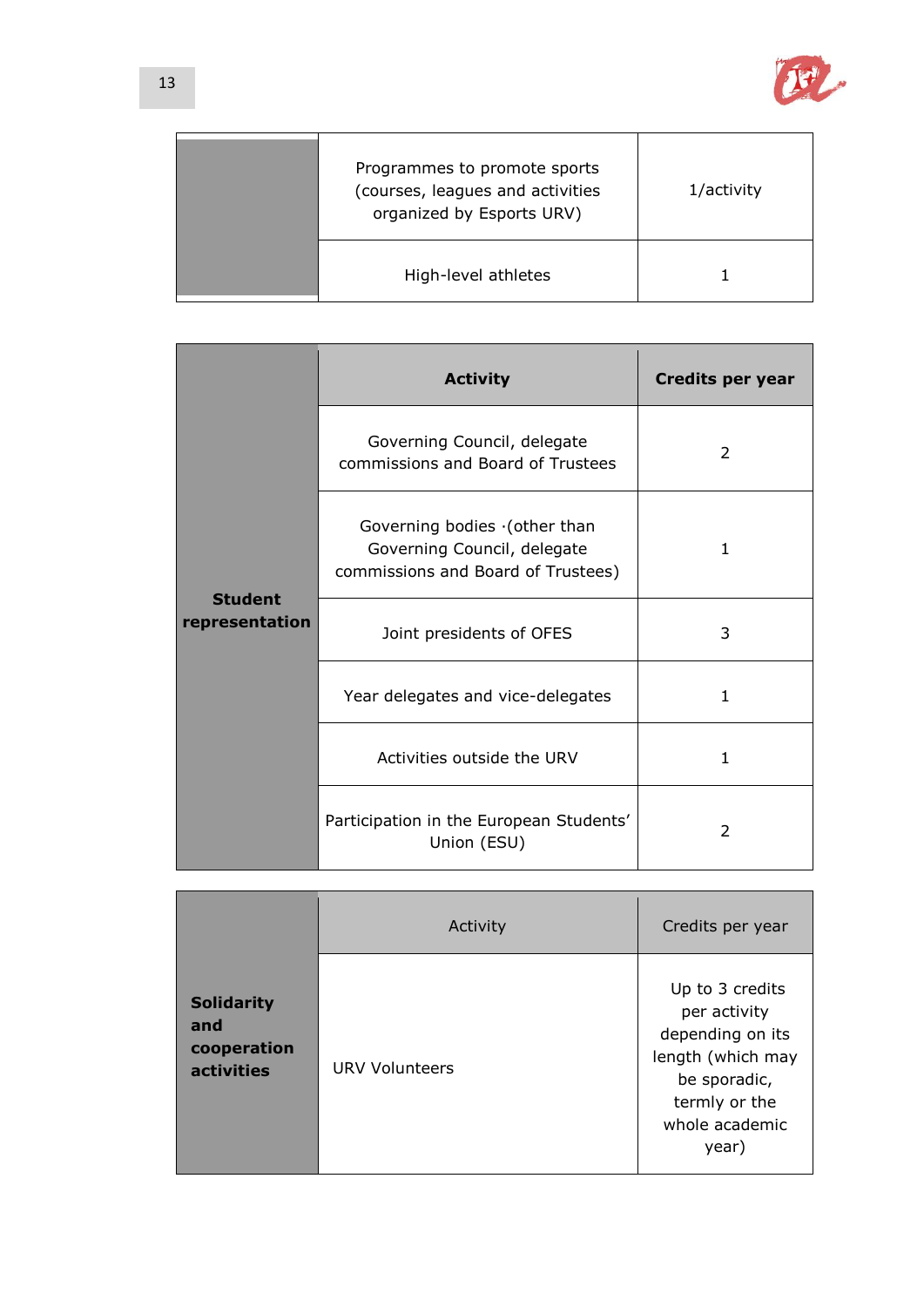

| The programme "Take part in an<br>international cooperation project"                                | Up to 3 credits<br>per activity<br>depending on its<br>length (which may<br>be sporadic,<br>termly or the<br>whole academic<br>year) |
|-----------------------------------------------------------------------------------------------------|--------------------------------------------------------------------------------------------------------------------------------------|
| Projects organised by the URV<br>Solidarity Commission                                              | Up to 3 credits<br>per activity<br>depending on its<br>length (which may<br>be sporadic,<br>termly or the<br>whole academic<br>year) |
| Awareness-raising projects                                                                          | Up to 2 credits<br>per activity<br>depending on type                                                                                 |
| Educational and training activities on<br>issues of cooperation, volunteering<br>and social justice | 1/activity                                                                                                                           |
| Social Mentoring programmes                                                                         | Up to 3 credits<br>per activity<br>depending on its<br>length (which<br>may be sporadic,<br>termly or the<br>whole academic<br>year) |
| Harassment prevention agents                                                                        | 1                                                                                                                                    |

Bachelor's degree students can participate in activities organized by the URV's Language Service that involve learning foreign languages including English, French, German, Italian and Portuguese with a certificate indicating the level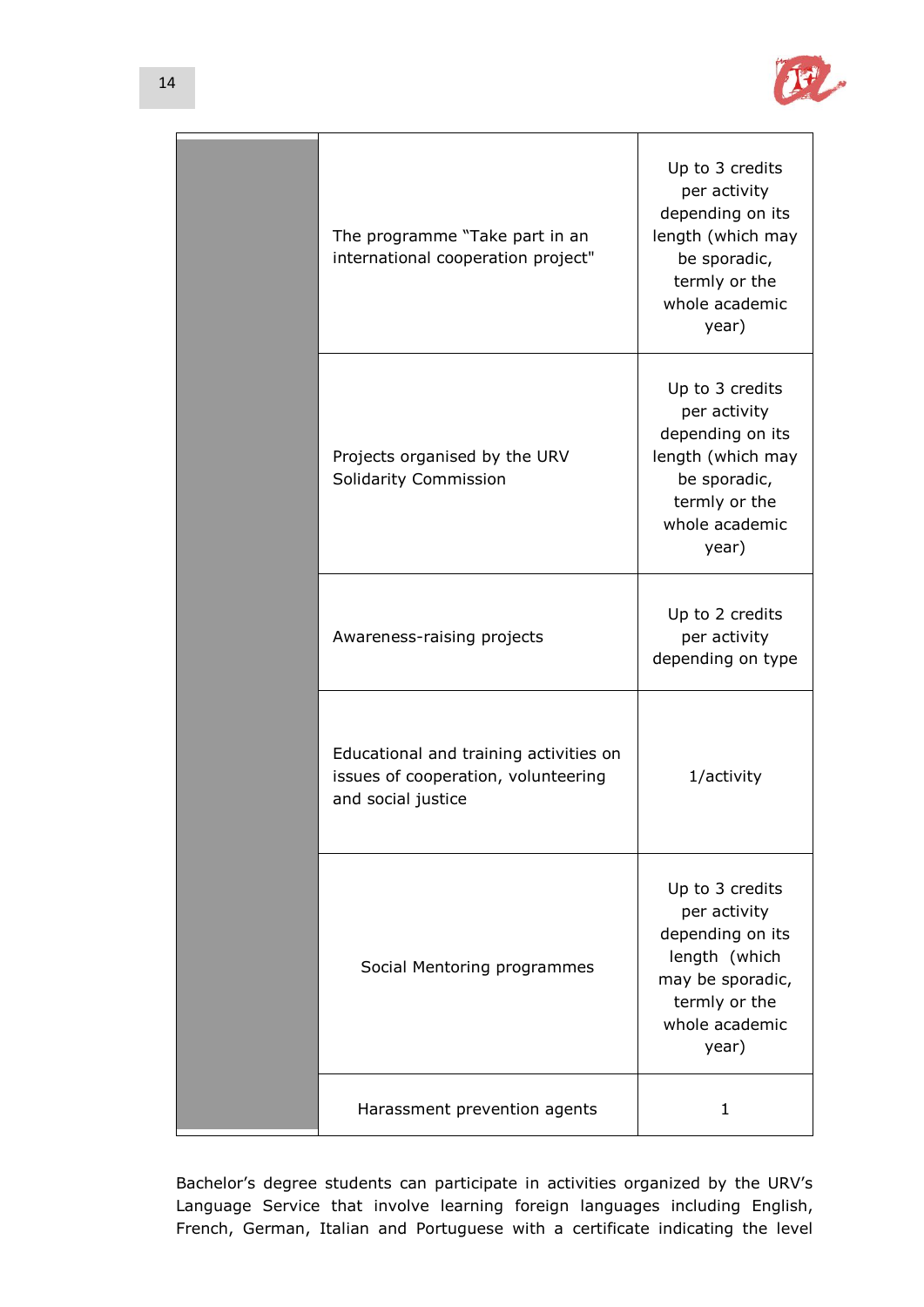

attained. These activities are eligible for credit recognition. The table below shows the maximum number of credits that can be recognized per year.

|                                        | Level                                                                      | <b>Credits</b> |
|----------------------------------------|----------------------------------------------------------------------------|----------------|
| <b>Foreign</b><br>language<br>learning | Level B1 and above in English,<br>French, German, Italian or<br>Portuguese | 2/activity     |

URV schools can recognize additional activities related to their academic programmes. With approval from the school board, schools can organize and manage activities eligible for credit recognition for students taking their courses. This must be done via the optional interdisciplinary seminar subject or the compulsory citizenship subjects (if the school has agreed to the course may be passed by means of credit recognition).

For recognized university activities, recognition of 1 credit requires a minimum of 20 hours of attendance and 5 hours of independent work. If the school considers that activity should have another distribution of hours, a proposal stating the grounds must be presented to the competent vice-rectorate in the topic.

Student hours must be tracked for online activities. Students must submit a completed assignment to receive a grade.

For the citizenship and interdisciplinary seminar subjects, recognition of 1 credit requires a minimum of 10 hours of face-to-face instruction and a maximum of 15 hours of independent work. If this number of hours outside class time is proposed, the hours of independent work have to be justified. In other words, the requirements of the work in terms of minimum length, obligatory use of bibliographic resources and any other requirements that guarantee its academic quality should be included. If the 15 hours of independent work are done during the activity, scheduling, characteristics and assessment must also be specified.

The URV Student Council may present plans for activities eligible for credit recognition that are open to the entire URV community with approval from the vice-rectorate responsible for student affairs. These plans must be processed by a URV school or unit.

Cross-disciplinary activities organized by entities affiliated with the URV or other institutions may also be recognized providing a prior agreement is in place with the competent vice-rectorate expressly conferring the status of activity with recognition of credits.

The competent Governing Council delegate must approve activities not included in the tables above applicable to all URV bachelor's degree students as well as the credits for each one.

The list of recognized activities will be published prior to the start of the academic year.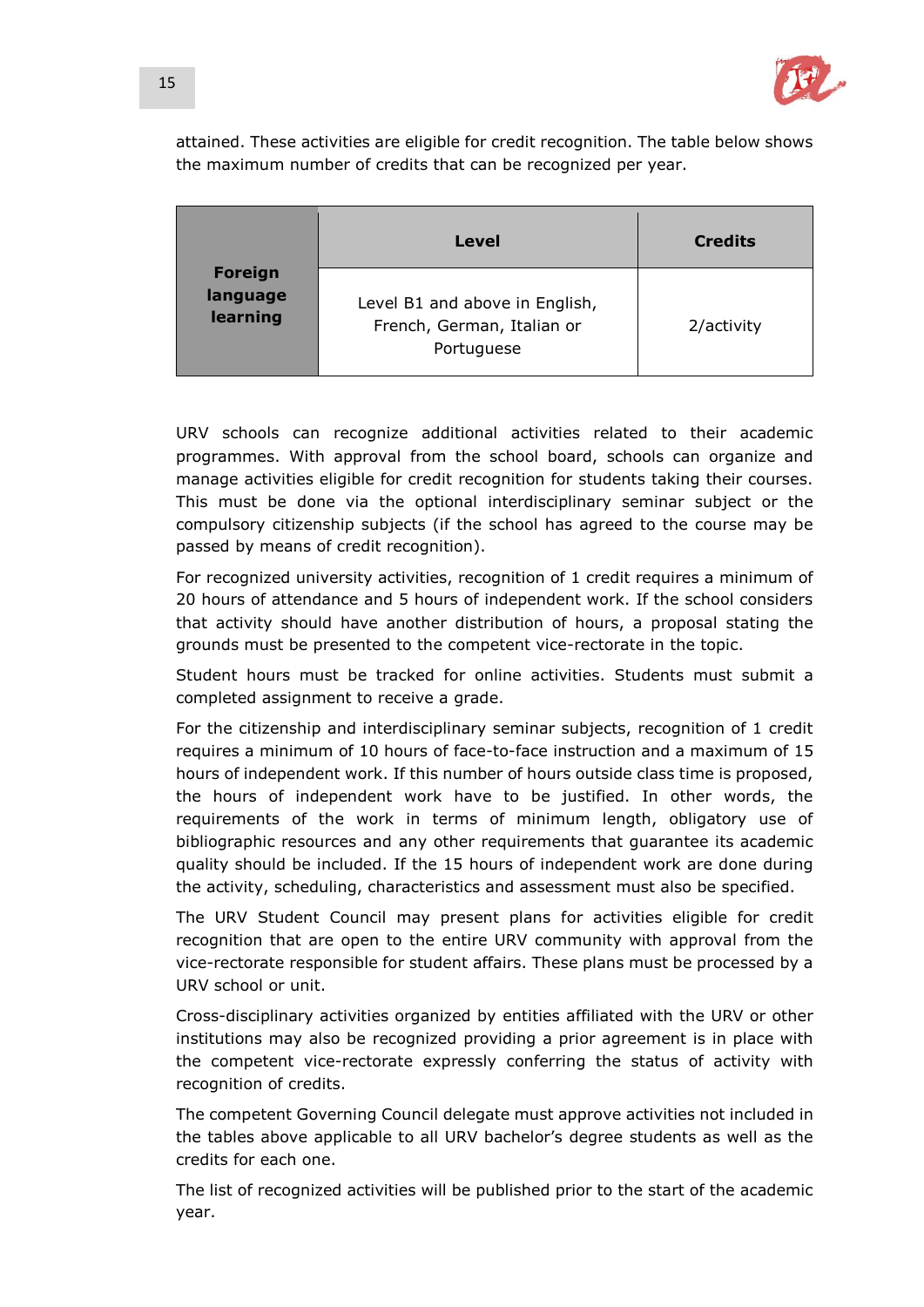

Students must enrol for activities with the unit offering it in accordance with the conditions established by that unit.

Activity assessments must include an attendance percentage and a report. The organizer assesses the activity as satisfactory or unsatisfactory. The unit responsible for managing the activity must send the list of registered students and their grades to the corresponding secretary's office.

For student representation to be recognised, attendance at all sessions of the academic year must be documented (with appropriate justification of any absence) and a report on the activity must be submitted. Whatever the case may be, attendance must be at least 80%. The secretary of the unit's governing body must certify attendance and assess the report as satisfactory or unsatisfactory. In the case of student delegates and harassment prevention agents, the dean's office, the administration of each school and the Equality Observatory must assess the activities prior to recognizing credits.

For recognized credits to be added the student's academic record, the fees stipulated in the Generalitat de Catalunya's decree on public fees must first be paid.

### 2.8. GENERAL COMPETENCIES: CONCEPT

The URV strives to offer all its students the means to obtain a comprehensive education that broadens their understanding and develops their skills in all areas of human knowledge and provides an in-depth understanding of their chosen area of specialization in order to prepare them to apply that knowledge in a professional context and for their own personal development through lifelong learning.

All curricula must provide a suitable balance of in-depth specialization and breadth of knowledge. As such, a curriculum's general education and compulsory topics must provide sufficient degree of specialization, in other words, it must offer the competencies and skills required for professional practice in a given field. Optional topics should allow students to explore specific aspects of interest to them in greater depth, and specifically to broaden their general knowledge and skills in areas other than that of their chosen degree programme.

All URV students must also acquire specific knowledge and skills to ensure that any URV degree offers a guarantee of quality education. These are the URV's general competencies.

### 2.9 GENERAL COMPETENCIES: ORGANIZATION

The URV's general competencies for bachelor's and master's degree programmes are as follows:

Bachelor's degree:

CT1. Use information in a foreign language effectively.

- CT2. Manage information and knowledge through the efficient use of IT.
- CT3. Solve problems critically, creatively and innovatively in their field.
- CT4. Work independently and as part of a team with responsibility and initiative.
- CT5. Communicate information clearly and precisely to a variety of audiences.
- CT6. Identify learning processes, academic goals, and professional careers.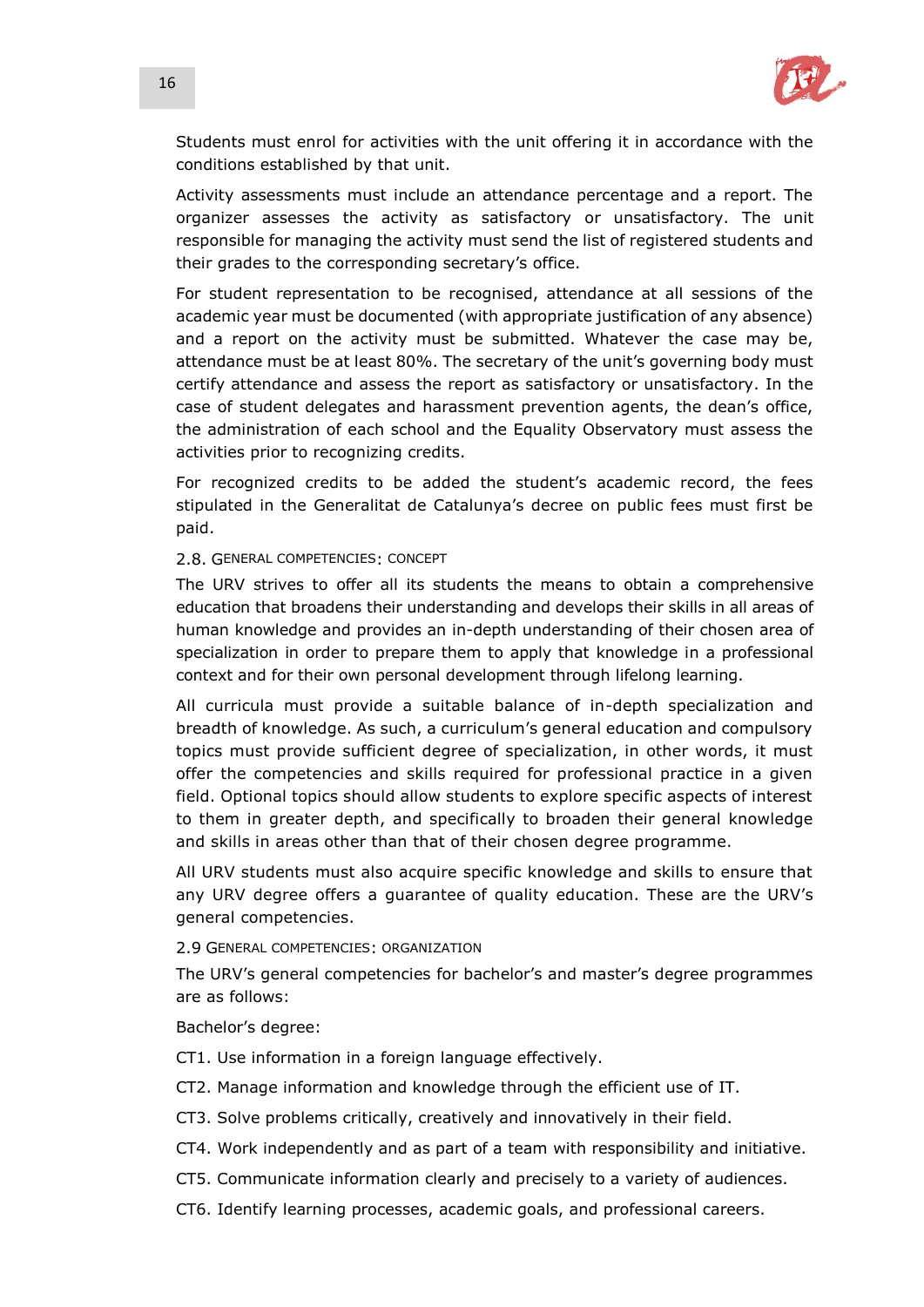

CT7. Apply ethical principles and social responsibility as a citizen and a professional.

Master's degree:

CT1. Become sufficiently independent to work on research projects and scientific or technological collaborations within their thematic area.

CT2. Form opinions on the basis of the efficient management and use of information.

CT3. Solve complex problems critically, creatively and innovatively in multidisciplinary contexts.

CT4. Work in multidisciplinary teams and in complex contexts.

CT5. Communicate complex ideas effectively to all sorts of audiences.

CT6. Develop abilities to manage their professional career.

CT7. Apply ethical principles and social responsibility as a citizen and a professional.

The strategy that allows students to work towards and acquire these general competencies is to include them in the different topics and subjects of the URV curricula.

The URV's aim is to individually assess the level of each of these competencies. This assessment will appear on the student's academic record and on the European Supplement to the Degree. The grade for the competence CT1 is based on the assessment of the level tests done at the beginning and the end of the bachelor's degree. Competence CT2 is determined to have been passed by an external system and competencies CT3, CT4, CT5, CT6 and CT7 are assessed as part of the subjects that teach these competencies and on the basis of how they are defined by the faculties/schools that are taking part in this pilot scheme.

The competencies CT3, CT4, CT5, CT6 and CT7 are assessed on the following scale:

- $-Basic$
- Medium
- High
- Very high

Knowing foreign languages is essential to attain high levels of graduate employability, to ensure quality labour market insertion and to facilitate access to scientific literature and occupational training. The university will make every effort with the resources available to implement policies and actions that will contribute to continuously increasing students' and graduates' knowledge of foreign languages.

When they begin their bachelor's degree studies, students will be required to take a foreign language placement test in their first academic year. At the end of their studies they must take a new level test to assess their progress.

Students who have a certificate for a level of B1 or higher in the languages assessed in the university entrance exam (English, German, French and Italian) may submit their certificate to the secretary's office of their school to be entered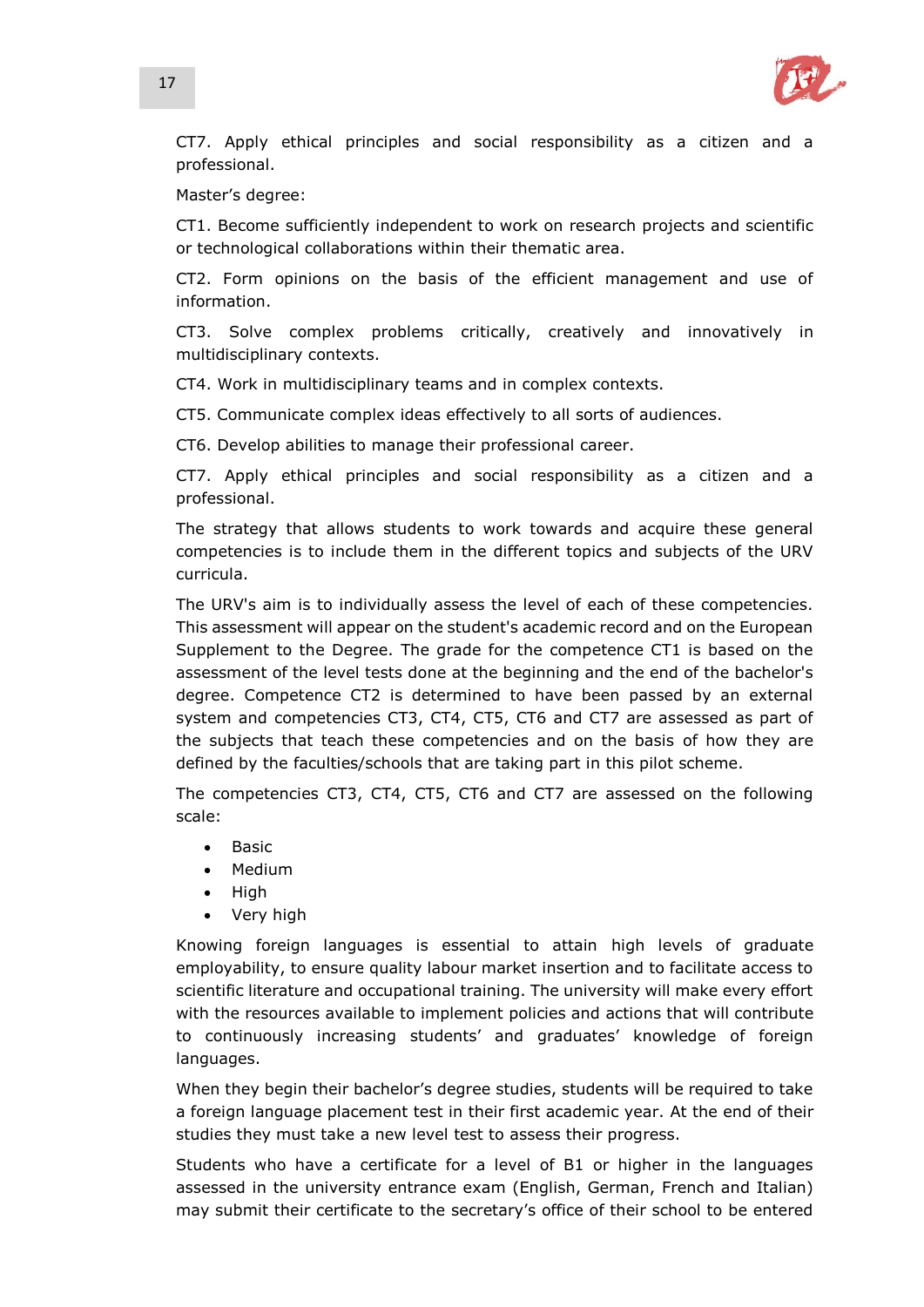

in their academic record and included in the European degree supplement or equivalent.

II. SUBJECT EXAMS AND ASSESSMENT

ARTICLE 3. EXAM CALLS

Students enrolled at the URV adhere to the European Credit Transfer System (ECTS) and are entitled to two exam calls or assessment rounds.

However, in some cases, students may have access to only one exam call:

- Eminently practical subjects This information must be expressly included in the course guide for each subject.
- Subjects taken during a mobility period (OUT students).
- Subjects for the Bachelor's Degree in Anthropology and Human Evolution.
- Subjects for the Master's in Computer Engineering and Mathematics.

Students who fail to submit the required documentation, master's degree students with conditional enrolment and students who have not paid the enrolment fee by the date on which it is due will be considered temporarily suspended. These students will appear on the exam record and are graded by the teaching staff, but their grades will not have academic validity until their accounts have been settled.

If missing documentation is submitted or outstanding amounts paid within the established deadline, the grades in their exam record will be academically valid.

The first call grade corresponds to the continuous assessment that teaching staff performs throughout the teaching period of the subject in accordance with the course guide.

As provided in Article 5 of these regulations and in the norms of each school, this first assessment may result in the issue of the official exam record or not. For university master's degree programmes, the grades for both calls are included in a single exam record.

Students who have not passed the subject may participate in the second call. The school will set the exam schedule, which must be made public.

Exam calls generally take place as shown in the table below. For bachelor's degree studies, some schools have authorized certain changes to this approach. Students must therefore check the calendar for each specific school.

# **EXAM CALLS / EXAM RECORDS**

First semester subjects

first call continuous evaluation: December (DEC) or January (JAN) for some degrees, as determined by each school. (\*)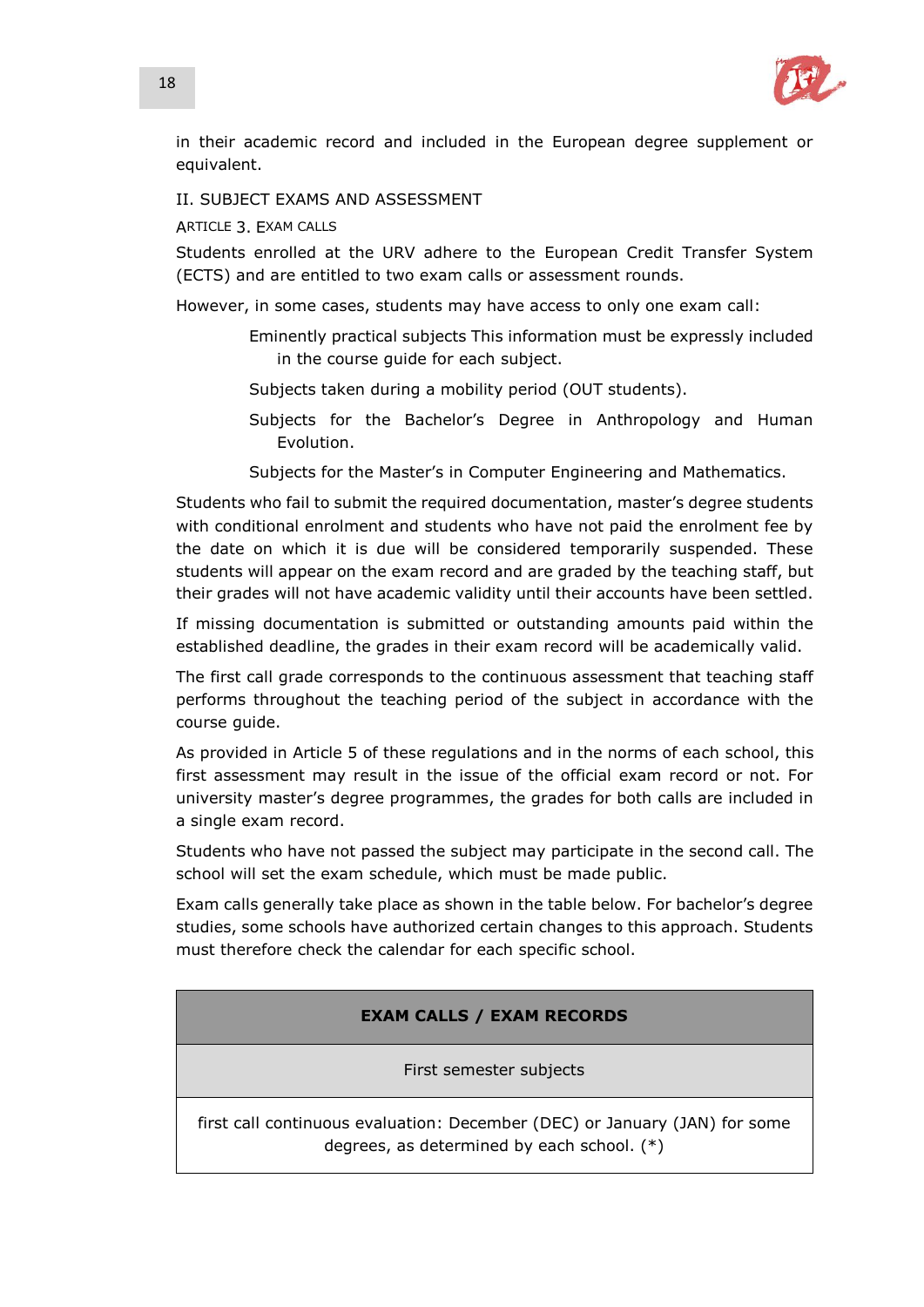

2nd exam session.: January (JAN) or February (FEB). Exam records must be finalized by 22 February at the latest (25 February for master's degree subjects).

For bachelor's and master's degree theses: January (Jan) and June (June)

For the subject External Internships for bachelor's and master's degrees *January (Jan) and if the faculty/school agrees to a second session, June (J)* 

Second semester and full-year subjects

first call continuous evaluation: May (MAY) or June (JUN) for some degrees, as determined by each school. (\*)

2nd exam session.: June (JUN). Exam records must be finalized by 6 July at the latest.

*For bachelor's and master's degree theses: June (JUN) and September (SEP).*

*For the subject External Internships for bachelor's and master's degrees January (Jan) and if the faculty/school agrees to a second session, June (J)* 

Students can request that the June (JUN) examination be brought forward to January (JAN), and the faculty/school can decide to bring the September (SEP) call forward to June (JUN).

(\*) When determining the grade submission date, it is important to bear in mind that students need to know their grades with enough time to prepare for the second exam call if necessary.

## ARTICLE 4 ASSESSMENT ACTIVITIES

- Assessment activities must be conducted within the teaching period and completed in accordance with the schedule set in the teaching norms.
- Teachers must specify the type of assessment activities planned and make a schedule for these activities prior to the end of September for first semester and full-year subjects and before the end of January for second term subjects. Students must always have access to full information on subject assessments with sufficient advance notice.
- For face-to-face assessments, students must present their URV student identity card, Spanish national identity card, residence card or passport. The instructor may ask for identification at any time during the assessment and check that the identity document matches the person presenting it.
- Students engaged in distance assessment via a virtual platform must show a valid identity document (URV student card, national identity card, residence card or passport). The lecturers supervising the assessment must tell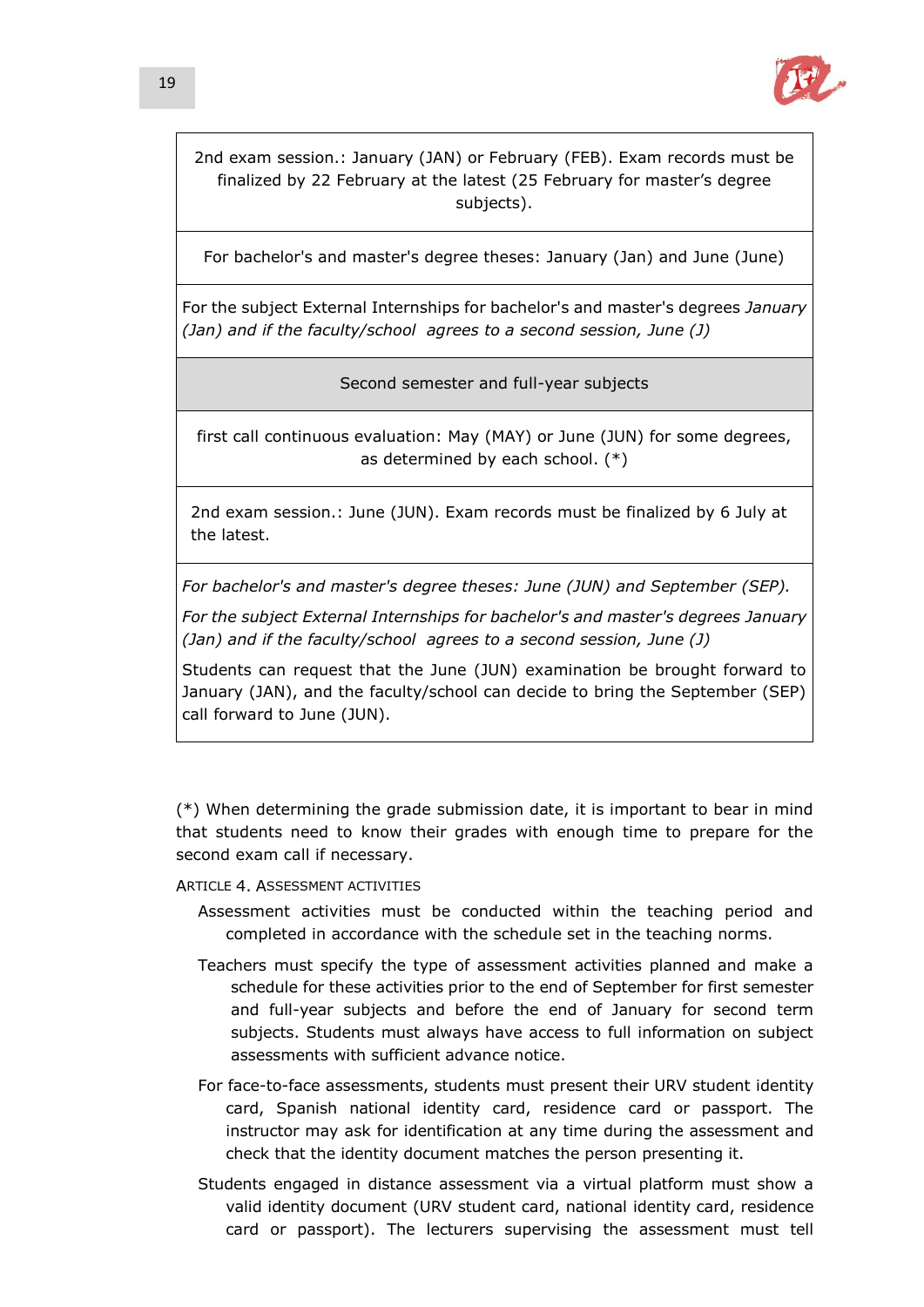

students that they have been appropriately identified and can do the test. They should also notify them in plenty of time how they are expected to identify themselves and how they should communicate in the event of technical problems.

- Students have the right to be assessed and graded for every subject in which they have enrolled according to the exam schedule established by the respective school, unless disallowed due to the stipulation of prerequisites or incompatibilities in the corresponding curriculum.
- In general, students who have passed a subject in the first call and who would like to improve their grade within the same academic year must apply to the dean's office of their school. The dean's office will assess the student's request and authorize or reject it. Submitting such a request entails renouncing the right to sit the second exam for that subject. The second call will be held on the date indicated in the exam schedule for the subject. The new grade replaces the first call grade regardless of whether the new grade is higher or not. Since students can take part in two exam calls, schools may organize the calls in different ways.
- When necessary, departments should ensure that assessment activities and exams are invigilated by teaching staff related to the subject.
- The teaching staff can establish whatever measures they deem appropriate for the assessment process in the course guide. These measures may include restrictions on the use or possession of communication and data transmission devices during exams. Students must comply with these measures.
- Students have the right to receive documentation proving they have taken the exam at the end of the assessment.
- Students have the right to request that the results of any exam, project or assessment activity be in accordance with the established assessment system.
- If, due to circumstances beyond his or her control, a student cannot attend an assessment activity, the student can ask the school to arrange an alternative means of assessment prior to the scheduled date. If the request is granted, the head of bachelor's degree programme or the coordinator of the master's and the teaching staff for the subject will agree on the best method to ensure the student is assessed. If this involves repeating the same assessment activity, the new date may not be more than one month after the initially scheduled test date. Circumstances beyond the student's control are understood to be related to student illness or accident. This must be verified by means of an official medical certificate, emergency report or similar document stating the expected period of convalescence. Such circumstances also include students who represent the URV in official competitions (debates, national or international sporting competitions, etc.), as well as students who are recognized as high-level athletes attending national or international competitions.

Schools, however, may also accept other circumstances of similar gravity.

As an exception, when the reason for not appearing is not foreseeable prior to the assessment, a request may be submitted up to seven days after the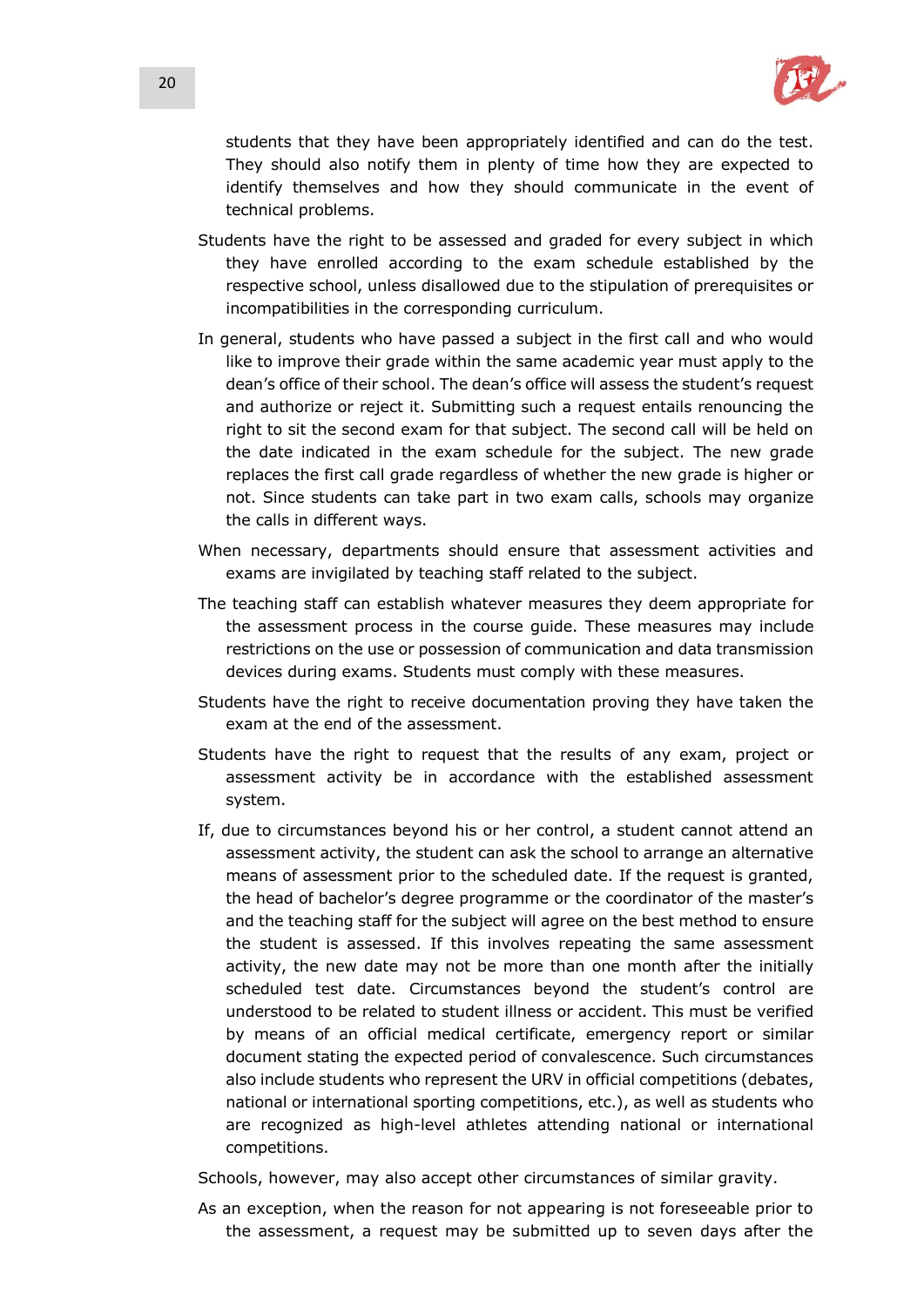

scheduled assessment. The request must be justified in writing and accompanied by supporting documentation. The school will review the case, take a decision on the request and specify how the assessment is to be redone, or reject and provide grounds for the rejection. If the request is approved, the department in question must be informed of the decision.

- If an assessment cannot be completed as scheduled due to circumstances of force majeure, the member of teaching staff responsible for the subject and the head of the bachelor's degree programme or master's degree coordinator must take appropriate measures.
- Assessment activities completed by students are entered into an administrative exam file and, as such, are URV property.
- The teaching staff must keep written assessment materials including exams, records, recordings and notes of oral tests, projects and reports until the end of the following academic year. Once this period has ended, projects and reports may be returned to students at their request, except if they are pending appeal, in which case they must be kept until a decision is made. Students who do not request their assessment materials in the following period from June to September renounce their right to have their materials returned.
- Lecturers in charge of the subject are obliged to keep all assessment material handed in by students in electronic or audiovisual format. Likewise, for all synchronous tests done on an online platform, the sessions must be recorded and kept until the end of the following academic year.
- Full or partial reproduction and use of these materials for any other purpose is prohibited without express authorization from the author(s). Unclaimed materials must be destroyed in accordance with the protocol established for the protection of personal data.
- Departments must ensure that assessment activity documentation is stored until at least the next academic year.
- For the final assessments of practical skills, the score for each skill, the skills evaluated, and the member of teaching staff responsible for administering the assessment must be recorded in writing for each student. This material must be kept for at least the next academic year.
- For oral tests, each school must establish the mechanisms required to ensure the students' right to an objective assessment and to appeal in the event of a dispute regarding the assessment.
- As a general rule, departments must appoint a panel composed of two members from the same department, one of whom must be the instructor of the subject, for oral examinations that represent 40% or more of the grade for a subject. This instructor must keep at least a one-page record for each student assessment, that must include the questions asked, a brief assessment of each of the answers, and the student's information. The panel of two teachers can be replaced by a system to record oral examinations so that the recordings can be made available to a review panel if necessary.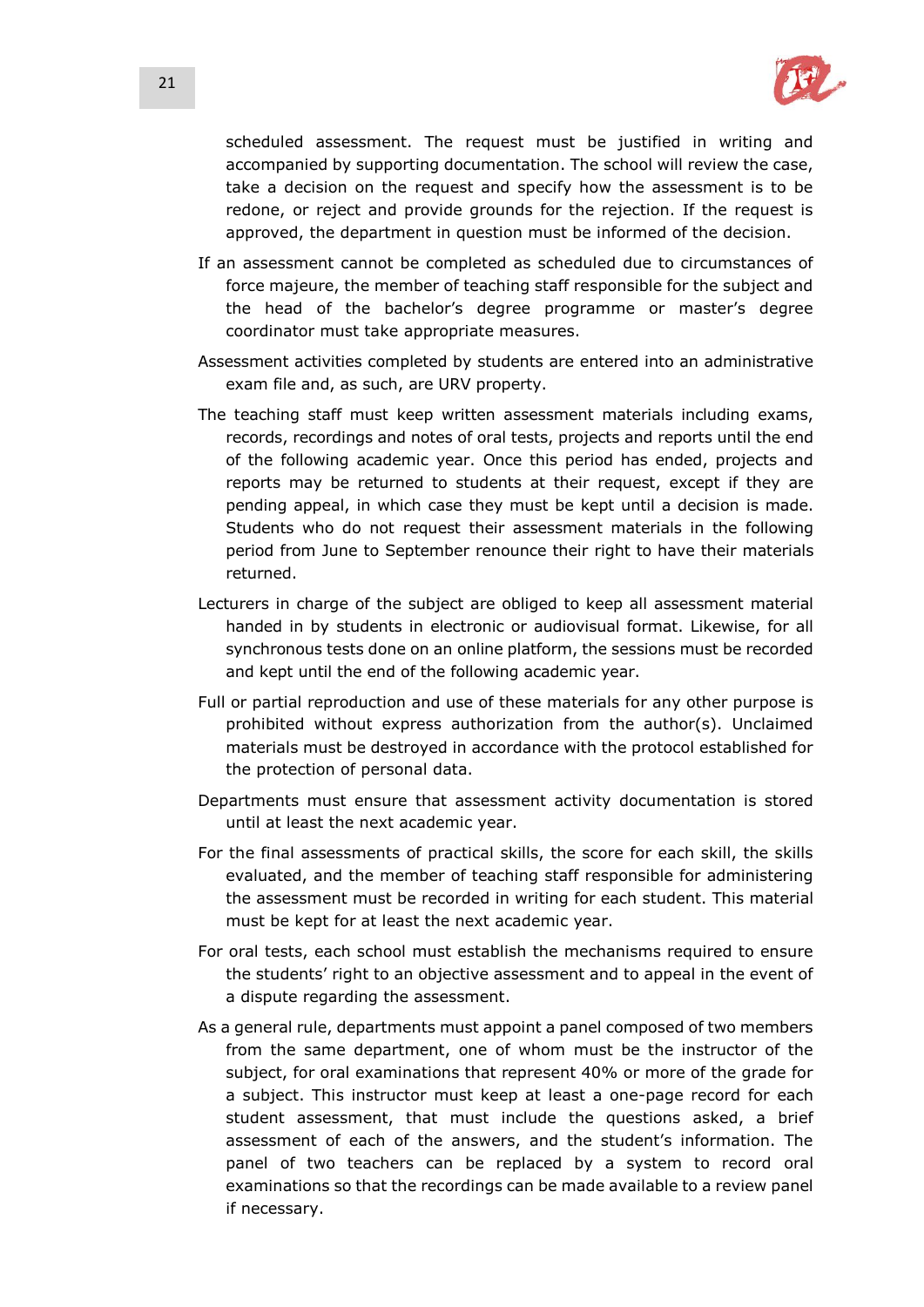

For those subjects that are taught wholly or partially in a place of work, the company tutor must draw up a report to assess the student's learning outcomes in terms of the competencies and assessment criteria defined in the course guide. When these subjects or work experience programmes last for longer than 9 credits, two reports can be produced, one half way through and the other at the end.

ARTICLE 5. GRADES

- For bachelor's degree studies, each school can choose to formalize grades in a single exam record corresponding to the second exam call or enter them in two exam records corresponding to the first and second calls.
- For university master's degree studies, schools must include the grades for both exam calls in a single record.

Grades must be posted, at the latest

1. For degree courses with the grades for the two exam calls entered in two separate exam records:

- For the first exam call, the deadline is the same as the deadline for publishing the final grades.
- For the second exam call, the deadline is seven days after the last exam, but must never surpass the scheduled date for the completion of exam records: 22 February for first semester subjects and 6 July for second semester subjects.
- 2. For degree courses with grades for both exam calls in a single exam record:
	- For the first exam call, grades will be posted on an online learning platform or equivalent system until, at the latest, the day scheduled by the school for the posting of final grades.
	- For the second exam call, the deadline is seven days after the last exam, but must never surpass the scheduled date for the completion of exam records:

Students can check their official grades for each subject by consulting their academic record, available on the intranet of the URV website.

The final grade for each subject must coincide with the student's grades for the assessment activities, of which the students must be informed in accordance with the criteria established in the course guide.

When publishing the results of knowledge and skills tests and in reports used to perform and monitor assessments, only one piece of identifying information may be published (name and surname(s), Spanish national identity or residence number, passport or other identifying information known to the students).

In accordance with the provisions of Article 14 of these regulations, the results of all subject continuous assessment activities must be made known to students, as they are a key part of their learning process. The final grade for subjects in the first and second exam calls will be made available to students in writing on the online learning platform. A similar system can be used if needed, in which case the school must make this information public.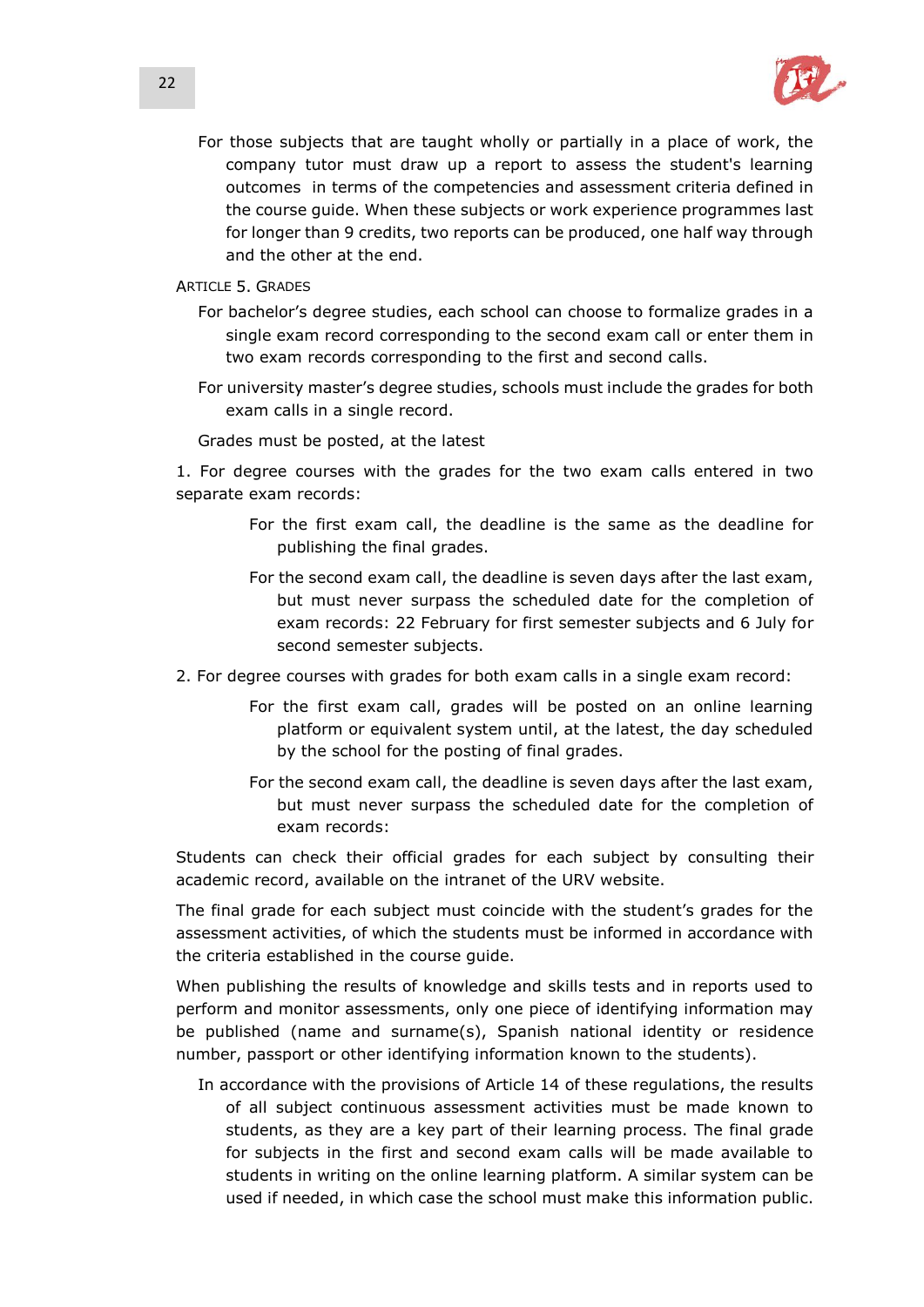

If the weight of the assessment activities that a student has taken part in does not meet that required to pass the subject, the student will be marked as absent.

# ARTICLE 6. REVIEW OF FINAL GRADES

Students who do not agree with their final grade in the first, second and/or additional call are entitled to a review, as set out in these regulations.

If students have a complaint about technical incidents during a test on an online platform, they should contact the vice-rector responsible. The vice-rector must request all relevant technical reports and resolve the incident. If necessary, the vice-rector can appoint a committee with three technical members from the areas of computing, educational resources, academic management, or any other expert in the field, to assess and resolve the complaint. The deadlines are the same as those for complaints about grades.

| <b>Before:</b> | The member of teaching staff responsible for the subject.                                                                                                                                                                                                                                                                                                                                                                                                                                                                                           |
|----------------|-----------------------------------------------------------------------------------------------------------------------------------------------------------------------------------------------------------------------------------------------------------------------------------------------------------------------------------------------------------------------------------------------------------------------------------------------------------------------------------------------------------------------------------------------------|
| When:          | On the date and at the time and place identified by the<br>member of teaching staff when final grades for the subject<br>were posted.<br>The review can be conducted from the day following the<br>publication of grades and always within six working days of<br>their publication.                                                                                                                                                                                                                                                                |
| How:           | Depending on the subject in question, the review will be<br>conducted between:<br>Regular subject: the main teacher of the subject and the<br>student.<br>External Internships and double-degree subjects: the course<br>tutor and the student.<br>Bachelor's or master's degree final project:<br>If the project has not been defended, the review will take<br>place between the project tutor and the student.<br>If the project has been defended, the review will be held<br>between the secretary of the assessment board and the<br>student. |

1.1. Standard review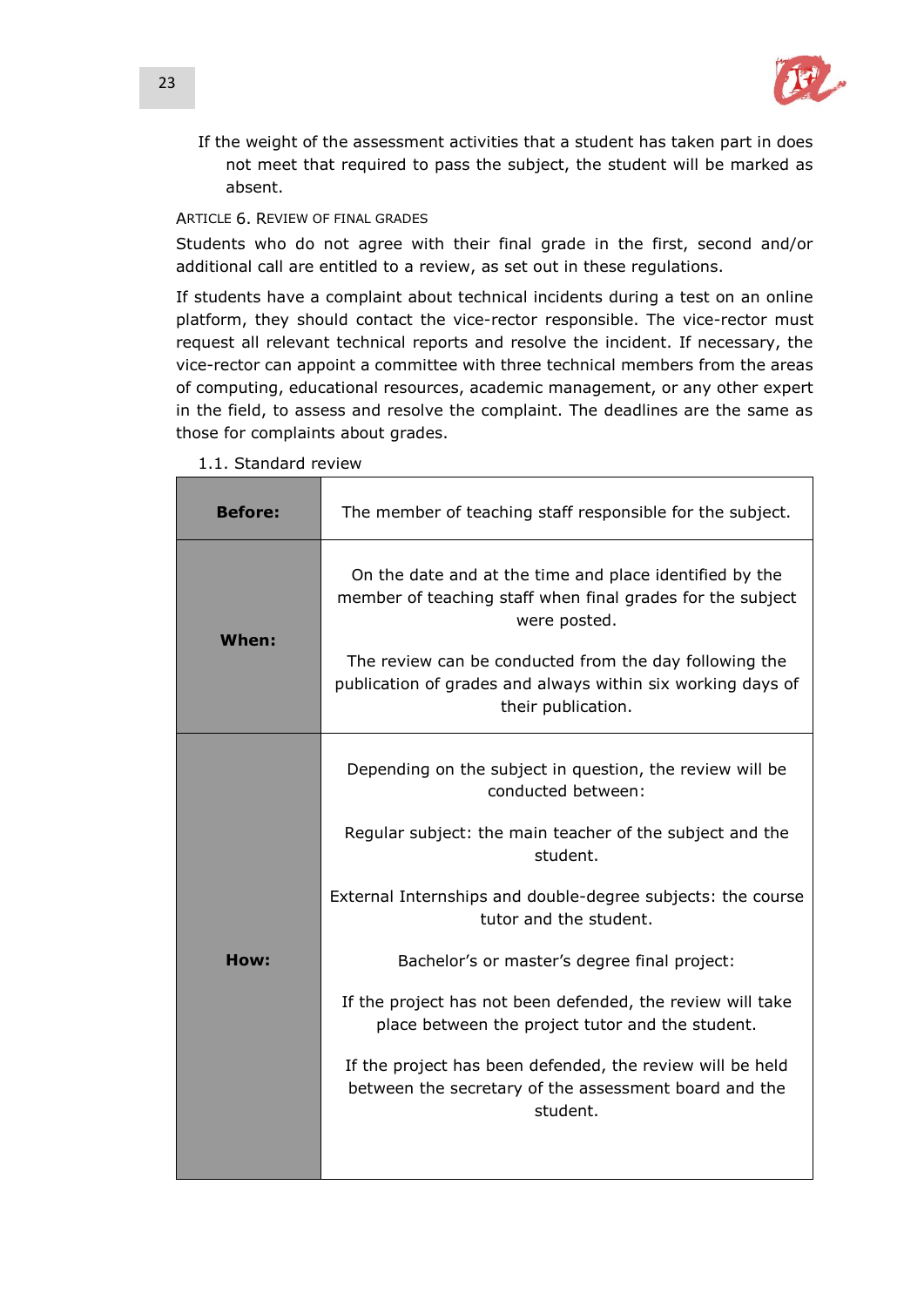

|                    | If requested by the student, assessment documents or<br>activities must be presented at the review.                  |
|--------------------|----------------------------------------------------------------------------------------------------------------------|
| <b>Resolution:</b> | The member of teaching staff will enter the grade resulting<br>from the review in the corresponding official record. |

1.2. If the student does not agree with the result of the review, he/she may appeal the final grade for the subjects.

*Complaint to the department*

| To:                           | Department management                                                                                                                                                                                                                                                                                                                                                                                                                                                                                                                                                                                         |  |
|-------------------------------|---------------------------------------------------------------------------------------------------------------------------------------------------------------------------------------------------------------------------------------------------------------------------------------------------------------------------------------------------------------------------------------------------------------------------------------------------------------------------------------------------------------------------------------------------------------------------------------------------------------|--|
| When:                         | A maximum of six working days after the regular review.                                                                                                                                                                                                                                                                                                                                                                                                                                                                                                                                                       |  |
| How:                          | Depending on the subject in question, the request must be<br>submitted in writing to the following people:<br>Regular subject: the director of the department to which<br>the member of teaching staff responsible for the subject is<br>associated.<br>External Internships and double-degree subjects: the<br>director of the department to which the tutoring lecturer<br>for the external placement is affiliated.<br>Bachelor's or master's degree final project: the director of<br>the department to which the project tutor or the secretary<br>of the assessment board is affiliated, as applicable. |  |
| <b>Where:</b>                 | The written request must be submitted to the General<br>Registry or the auxiliary registry office addressed to the<br>department to which the corresponding member of<br>teaching staff is attached.                                                                                                                                                                                                                                                                                                                                                                                                          |  |
| <b>Internal</b><br>procedure: | Within a maximum of six working days after the date the<br>complaint is lodged, the director of the department must<br>appoint and convene a committee (consisting of three<br>members, at least two of which must be tenured lecturers<br>and none of whom may have participated in the contested<br>grading).                                                                                                                                                                                                                                                                                               |  |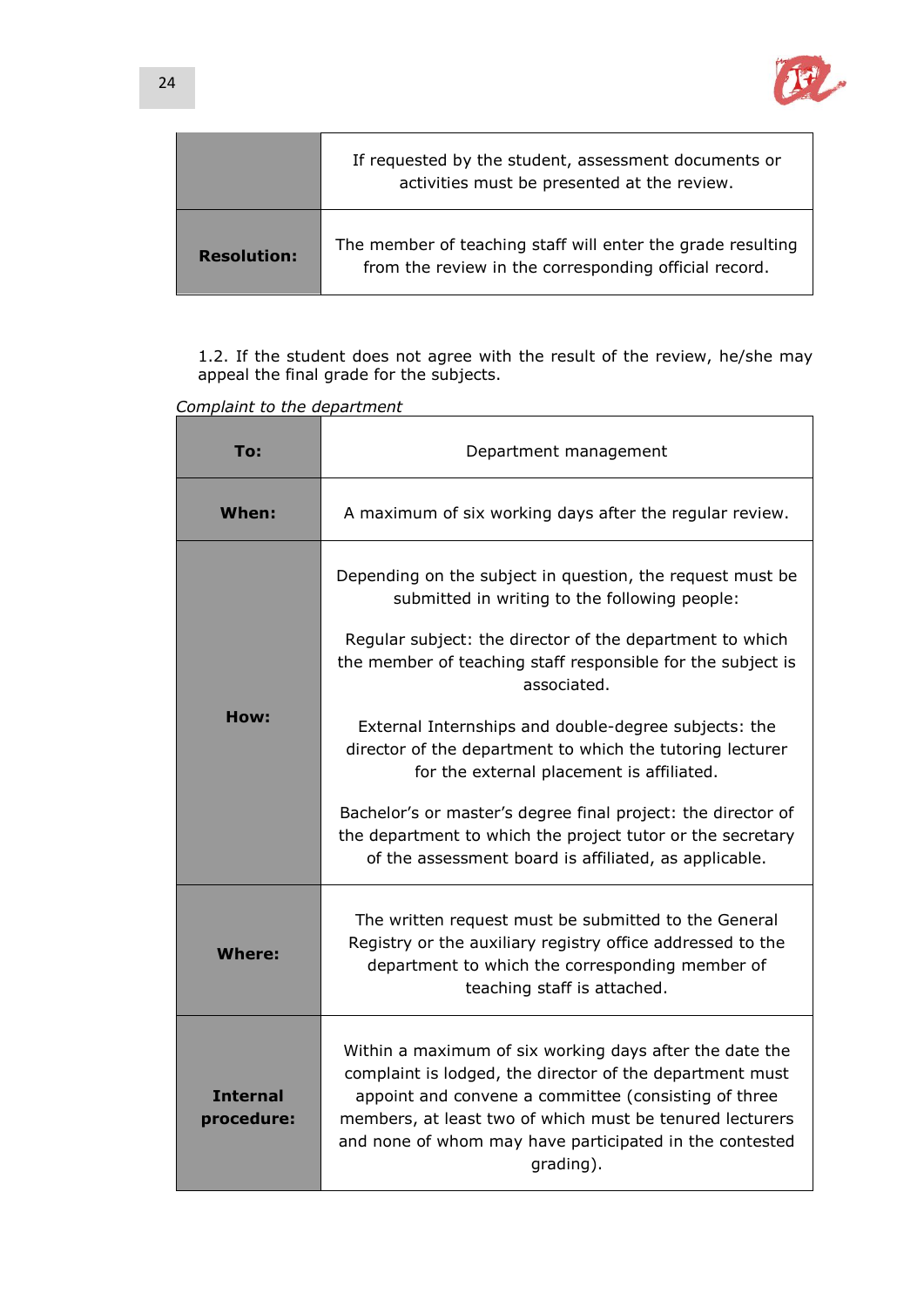

|                    | The committee will request the contested assessment<br>materials and a report in writing detailing the assessment<br>and review conducted by the member of teaching staff<br>responsible for the subject.                                                                                 |
|--------------------|-------------------------------------------------------------------------------------------------------------------------------------------------------------------------------------------------------------------------------------------------------------------------------------------|
|                    | The committee may also request an interview with the<br>student.                                                                                                                                                                                                                          |
|                    | Within a maximum of 12 working days after the complaint<br>is submitted to the registry, the committee must issue a<br>detailed report stating whether it is upholding the grade or<br>amending it.                                                                                       |
|                    | If the grade is amended, a report including the new grade<br>signed by all members of the board must also be issued.                                                                                                                                                                      |
|                    | Within this same period, the committee must send this<br>report (and an additional report if applicable) to the head<br>of the department.                                                                                                                                                |
| <b>Resolution:</b> | The head of the department must notify the student, the<br>member of teaching staff, the faculty/school and the<br>secretary's office of the resolution by attaching the<br>additional report if applicable. The secretariat of the<br>faculty/school can then make the necessary change. |

1.3. The student may file a request for review with the rector of the URV contesting the committee's decision.

This appeal, however, may only brought against the formal aspects of the review procedure and in no case will entail a new technical review of the assessment activities that are the object of the request for review.

*Appeal to the rector*

| <b>Before:</b> | The rector of the URV                                                         |  |
|----------------|-------------------------------------------------------------------------------|--|
| When:          | One month from the day following notification of the<br>committee's decision. |  |
| How:           | The student must submit a statement outlining the<br>allegations.             |  |
| Where:         | The General/Auxiliary Registry of the URV.                                    |  |

 $\overline{\phantom{a}}$ 

 $\sim$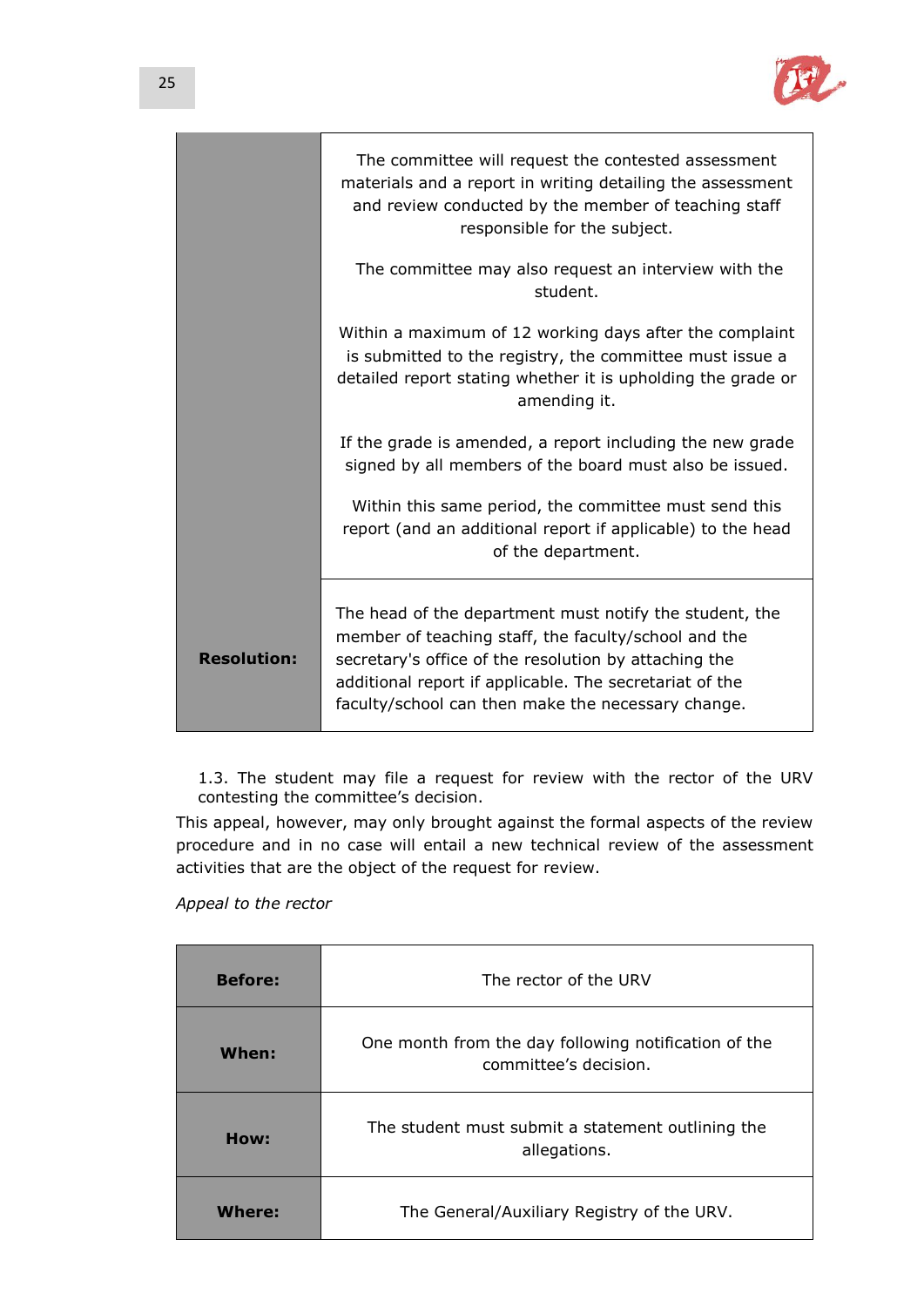

| <b>Internal</b><br>procedure: | In keeping with the principle of technical discretion of<br>assessment committees, the rector's office will not serve<br>as a second assessment committee when it comes to<br>overseeing the grades obtained by students. It is<br>understood that the assessment committee, as an<br>authority in the subject being assessed, exercises<br>technical discretion that may not be subsequently<br>reviewed at second instance. |  |
|-------------------------------|-------------------------------------------------------------------------------------------------------------------------------------------------------------------------------------------------------------------------------------------------------------------------------------------------------------------------------------------------------------------------------------------------------------------------------|--|
|                               | The rector's office will carefully review strict compliance<br>with established procedure in all phases of grade review.                                                                                                                                                                                                                                                                                                      |  |
| <b>Resolution:</b>            | The suitability of the review and complaint procedure will<br>be reviewed and resolved accordingly.                                                                                                                                                                                                                                                                                                                           |  |
|                               | The student, director of the department and faculty/school<br>must be notified of the decision.                                                                                                                                                                                                                                                                                                                               |  |

This procedure for reviewing the final grade of the subject does not apply to the activities of formative and continuous assessment that can be carried out in the classroom or as part of a tutorial.

ARTICLE 7. DEMONSTRABLE MISCONDUCT IN ASSESSMENT PROCESSES

Demonstrable misconduct during an assessment activity, whether via material, virtual or electronic media, may lead to the student failing the assessment, depending on the magnitude of the offence.

In addition, the school may propose instituting disciplinary proceedings depending on the gravity of the misconduct. These will be initiated by means of a decision from the rector.

ARTICLE 8. GRADING SYSTEM

8.1. Applicable legislation

The grading system for university qualifications that is applied to each subject is regulated by Royal Decree 1125/2003, of 5 September, which establishes the European credits system and the grading system for official university degrees and their validity throughout the national territory:

| <b>GRADE</b>         | EQUIVALENCE (1) | EQUIVALENCE (3) |
|----------------------|-----------------|-----------------|
| Less than 5 (fail)   |                 |                 |
| 5 (compensated pass) | 5(2)            |                 |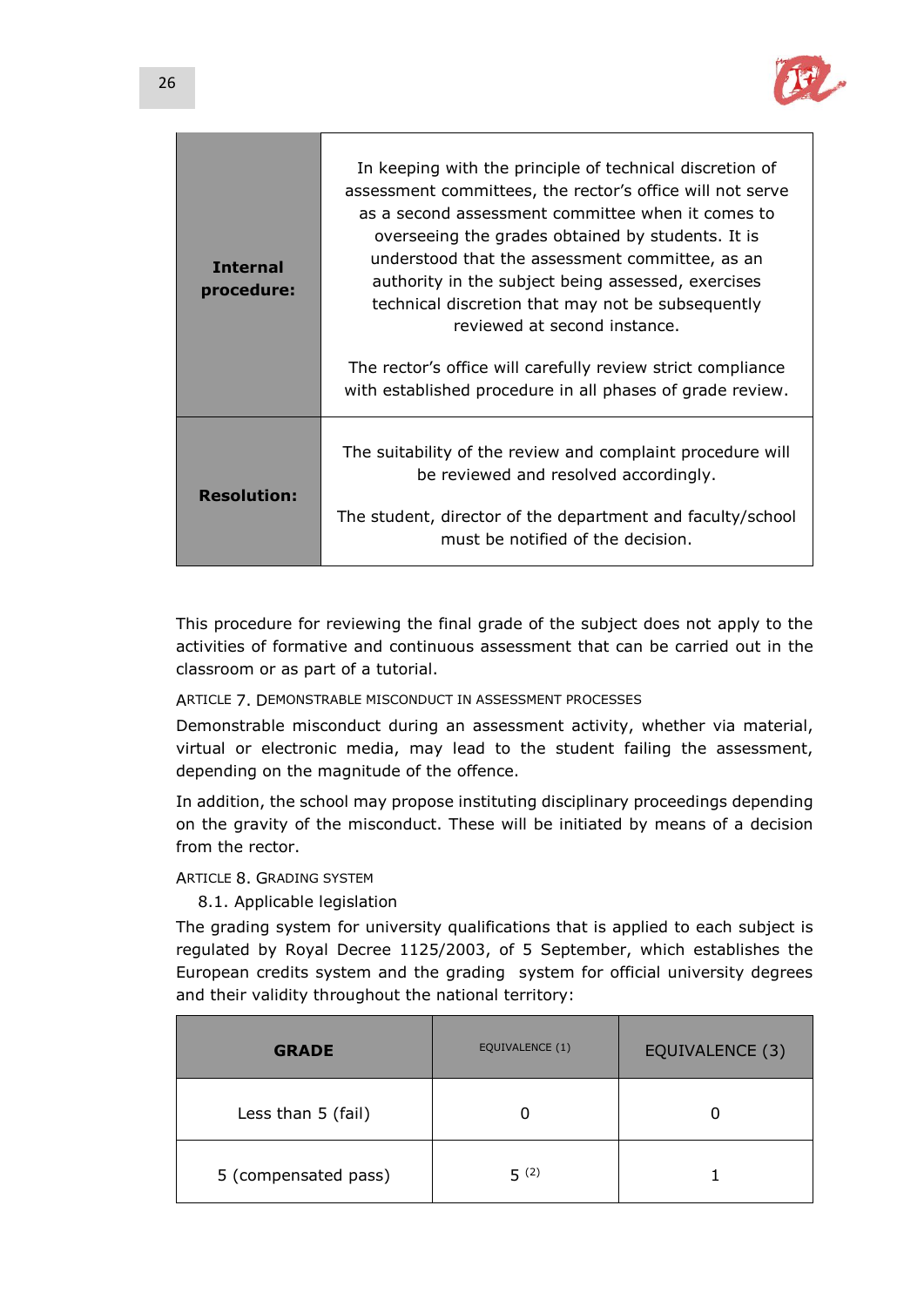

| $5.0 - 6.9$ (pass)                   | 6   |   |
|--------------------------------------|-----|---|
| 7.0-8.9 (Good)                       | 8   | 2 |
| 9.0-10 (distinction)                 | 9.5 | 3 |
| 9.0-10 (distinction with<br>honours) | 10  | 4 |

(1) Equivalence that must be used in the event that the student's transcript does not show all of the numerical grades on a scale of 0 to 10.

(2) Only in cases where the school has approved this type of assessment.

(3) Equivalence to be used to calculate grades using the 4-point system.

A subject is considered passed with a grade of 5 or higher.

For dual degrees associated with different schools, the grade of compensated pass will be applied as agreed by the schools involved.

## *Calculating the grade point average*

8.2. Overall grade (0-4)

The grade point average for each student is calculated using the following formula:

The sum of credits passed by the student, each multiplied by the value of the corresponding grades from the above table of equivalences and divided by the number of credits passed by the student.

For this purpose:

- For recognized subjects, the equivalence in points corresponding to the grade obtained in courses previously completed is taken into account.
- For validated subjects from foreign university studies, the equivalence in points corresponding to the grade obtained at the foreign institution is taken into account.
- For adapted subjects, the grade obtained at the faculty/school of origin will be calculated.
- Credits that do not have a numerical grade will not be counted when calculating the grade point average.
- 8.3. Academic record grade point average (0-10)

The grade point average for each student is calculated by means of the following formula:

The sum of credits passed by the student, each multiplied by the value of the corresponding grades, divided by the total number of credits passed by the student.

For this purpose: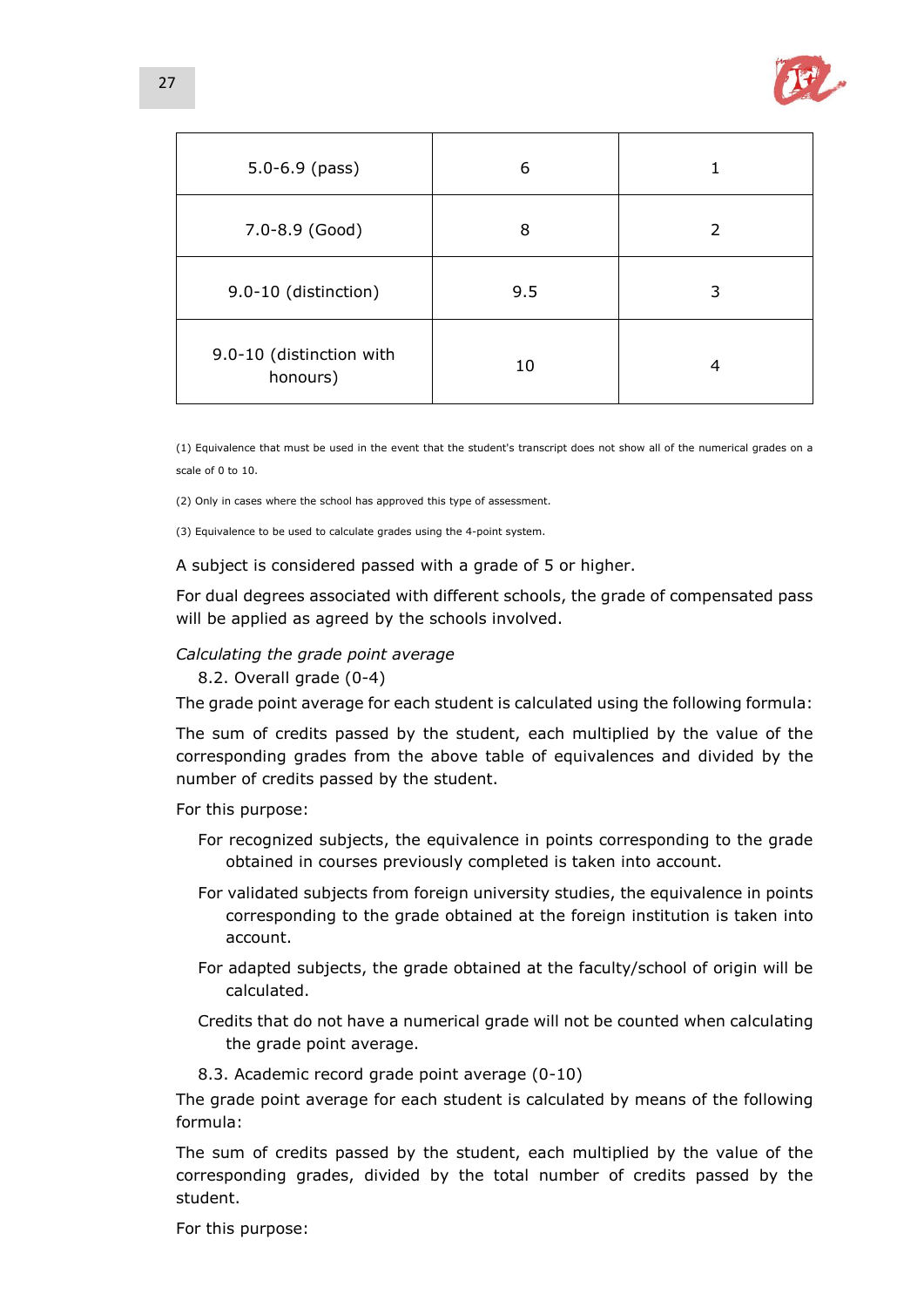

- Every subject has a quantitative grade based on the numerical scale from 0 to 10, with one decimal place.
- For recognized subjects, the equivalence in points corresponding to the grade obtained in courses previously completed is taken into account.
- For validated subjects from foreign university studies, the equivalence in points corresponding to the grade obtained at the foreign institution is taken into account.
- For adapted subjects, the grade obtained at the school of origin will be calculated.

Credits that do not have a numerical grade will not be counted when calculating the grade point average.

ARTICLE 9. SPECIAL AWARDS UPON DEGREE COMPLETION

1. Each academic year, the URV bestows special awards upon degree completion for selected graduates according to the following procedure:

2. Graduates who have completed their studies with the highest grade point average (0-10) in the year preceding the year in which the award is granted may receive these awards, provided that they have obtained at least the grade of merit (8).

In bachelor's degree studies, one award may be given for every 80 graduates per degree course or fraction of 80.

up to 80 graduates: one award

from 81 to 160 graduates: one additional award

and the same criterion thereafter

One award may be given for each university master's degree programme.

Students enrolled in discontinued degree programmes must be added to the number of students from the new equivalent bachelor's programme when the time comes to grant awards once all courses have been completed.

3. The dean's office or school management office must receive the list of students who have completed their studies for every degree course, ordered by grade point average (0-10), prior to 1 November.

These lists include information on whether they have submitted a degree request as they must have graduated to receive the award. If any candidates have not paid the degree issuance fees, the secretary's office must be notified of this circumstance so that the graduate can be contacted to settle the debt within a maximum of one month. Otherwise they cannot be approved for an award.

4. The dean's office or school management office must communicate its proposal for special awards for graduates with the highest grade point average to the vicerector's office prior to 10 December.

5. Proposals are submitted to the committee delegated by the Governing Council responsible for this issue and approved by the Governing Council. In the event of a draw, the committee delegated by the Governing Council will recommend granting awards to all of the candidates who received the same score.

6. An award certificate is issued to all winning graduates.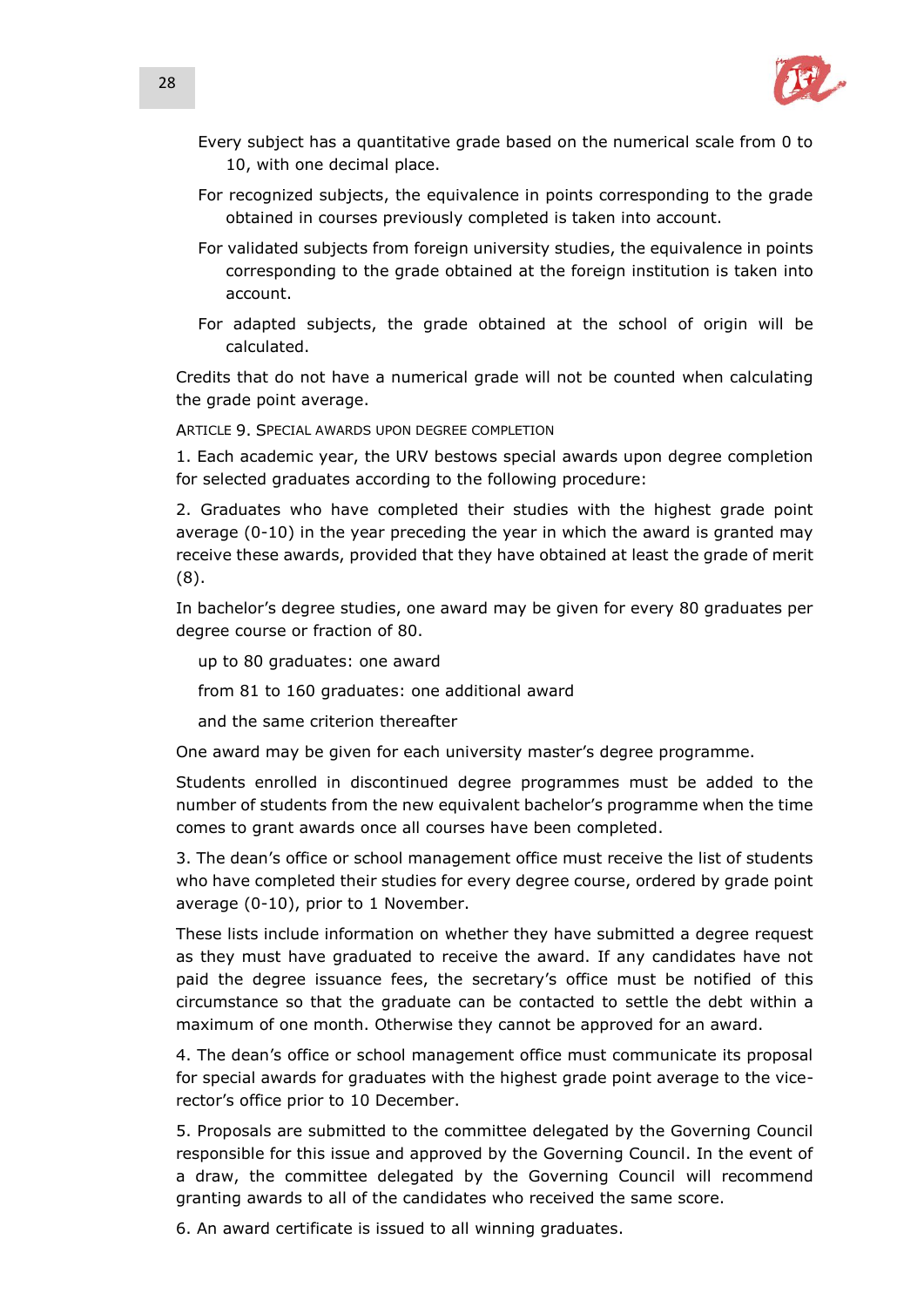

# III. EXAM RECORD MANAGEMENT

## ARTICLE 10. GENERAL CONSIDERATIONS

The value and importance of exam records as credible documents ultimately establishing the validity of academic degrees require schools to take special care in preparing them and the URV in safeguarding them – and for them to be the focus of special attention.

For the purpose of avoiding problems which, in some cases, could result in the annulment of degrees and certain administrative and criminal liabilities, the aspects below are regulated.

## ARTICLE 11. PROCESS FOR GENERATING EXAM RECORDS

1. The exam records for different degree courses are generated on the first day of the testing period for each call with the information contained in the computer system at the time they are generated, which is as follows: academic year, sheet number, school, degree course, subject name and code, Spanish national ID number, resident ID number or passport number, student name and reference number, statistics, internal certificate and name of the course instructor, in accordance with the information included in the academic management plan.

The calendar is:

December: 13 December January: 10 January May: 23 May June: 10 June September: 5 September

2. Records are generated by record group. Students who have participated in an institutional mobility programme must have a single record that includes all of the subjects they have taken through this programme.

3. If a member of the teaching staff discovers someone attending a class which he or she is not enrolled in, he or she must inform the student in question and notify the secretary's office in order to remedy the situation as soon as possible.

4. Individuals not officially enrolled as students cannot be assessed.

5. Errors and exceptional circumstances can only be resolved by the secretary's office or the Academic Management Service.

The secretary's office or Academic Management Service must enter all incidents in the system before generating exam records.

# ARTICLE 12. GRADES IN EXAM RECORDS

1. The member of teaching staff responsible for each subject may begin to enter the grades corresponding to the subjects and groups taught that year or semester electronically from the day the assessment period begins, in accordance with the applicable information provided in the academic planning document.

2. Each member of teaching staff will have a password accrediting him or her as the person responsible for that particular record, which may not be transferred for security reasons.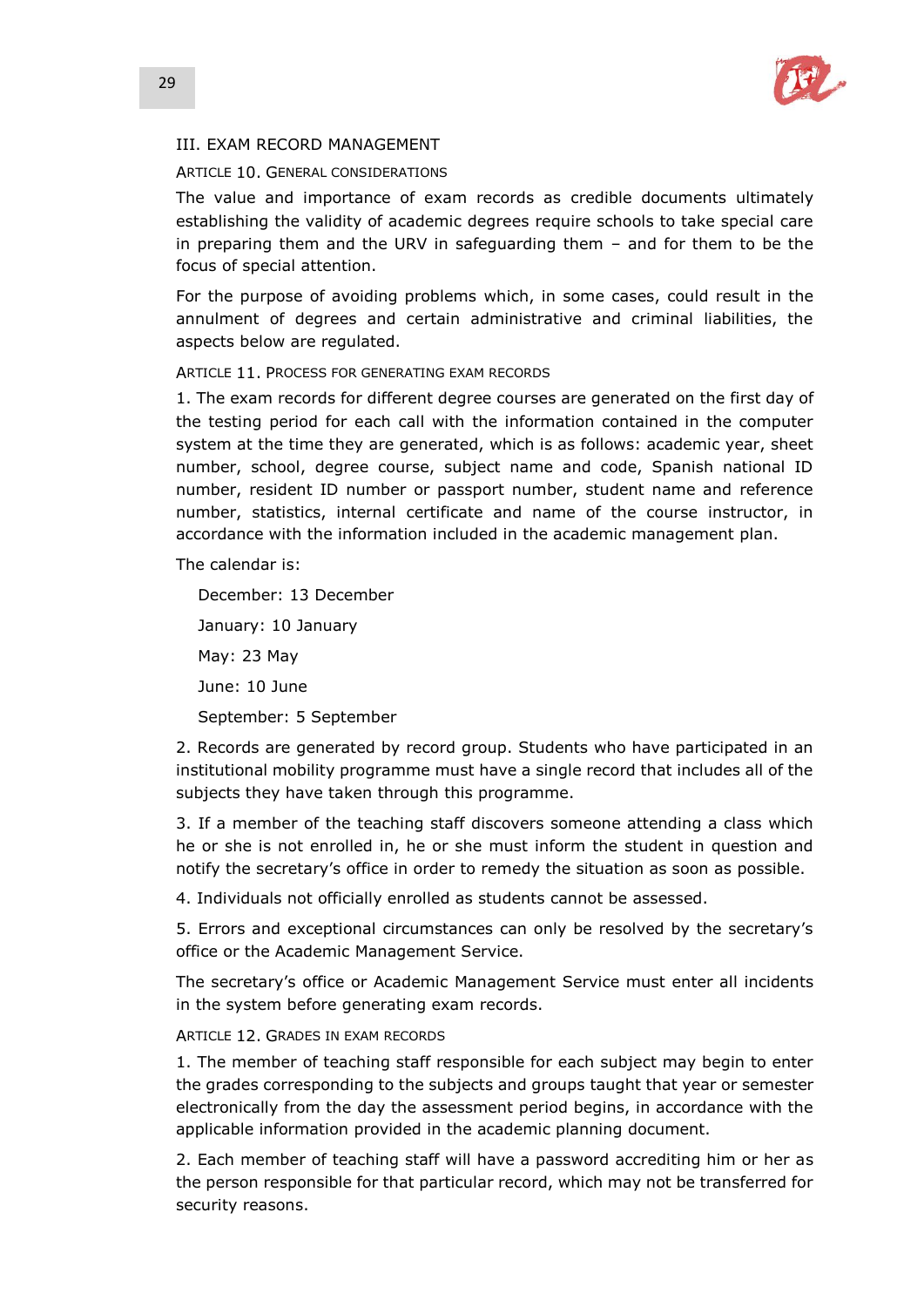

3. Student grades for each exam call must be determined quantitatively, using whole numbers to one decimal place (including fails). The qualitative grade will be added to this grade automatically.

4. The numerical scale is as follows:

0 to 4.9: fail

5.0 to 6.9: pass

7.0 to 8.9: merit

9.0 to 10: distinction

9.0 to 10: possible distinction with honours

5. The number of distinctions with honours cannot exceed 5% of the students enrolled in a subject or in an enrolment/record group in the corresponding academic year unless fewer than 20 students are enrolled; in this case, only one may be granted.

In general, for bachelor's and master's degree theses, distinctions with honours must preferentially be awarded in the first regular call.

For subjects from different degree courses that share instruction, if the member of teaching staff in charge feels that the distribution of distinctions with honours is unsuitable for the number of students per course, the instructor may submit a request to the relevant vice-rector.

URV students on mobility programmes will appear in a different group/record and will be able to obtain distinctions with honours by subject as appropriate. The mobility coordinator must have received all marks from the host universities before assigning this grade, when applicable.

In addition, students can receive grades of:

5.0: compensated pass (once a fail is amended by overall assessment)

prerequisite

absent

5. When grading students in subjects with prerequisites that have not been passed, the instructor may choose to:

- award them the grade of absent. When they pass the required subject, assign them the grade obtained in the call in which the subject is passed.
- assign them the grade obtained. When they pass the required subject, this grade will automatically be recovered in the call in which the subject is passed.

Regardless of the option chosen, if the student does not pass the subject that has prerequisite subject, the prerequisite grade will be listed in the record.

6. Teaching staff may not grade students who are first degree blood relatives. In these cases, the department must take the necessary steps to ensure the student is graded by someone other than a relative.

7. In cases of overall or continuous assessment, the provisions of articles 13 and 14 are also applicable.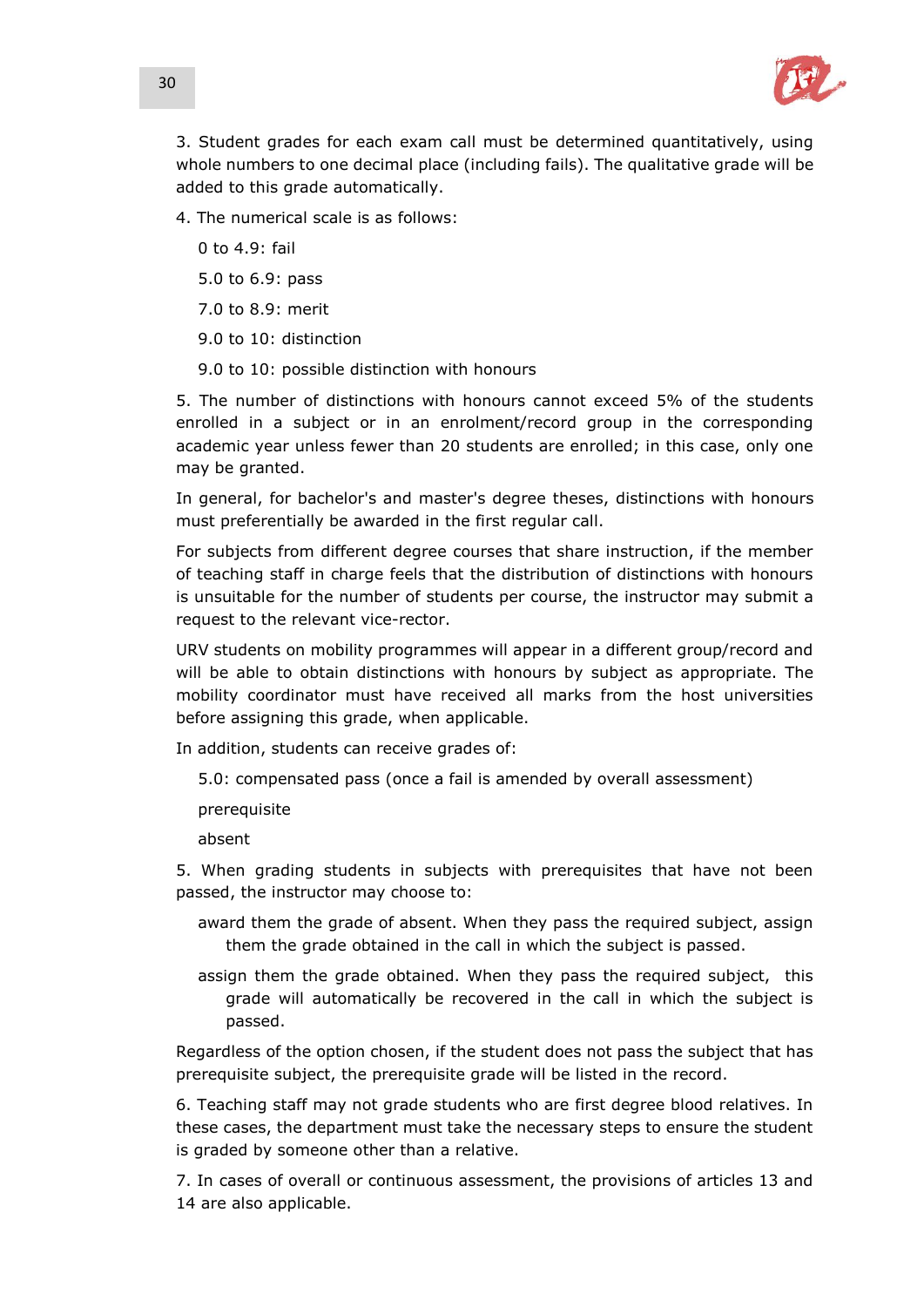

### ARTICLE 13. OVERALL ASSESSMENT GRADING

1. Faculty and school boards can approve an alternative system of overall assessment that must be ratified by the corresponding delegate commission of the Governing Council.

2. The board of those faculties and schools that approve the alternative assessment system must set up a delegate assessment commission to carry out the overall assessment, grade the students and issue the corresponding record.

3. Likewise, they must regulate the alternative overall assessment system within the confines of this regulation:

- At the discretion of the faculty/school, individual students can be awarded a maximum of two compensated passes.
- Students who request overall assessment must have a grade point average of at least 5.5.
- Overall assessment can only be used to assess general and compulsory subjects. Under no circumstances can optional credits be compensated.
- The bachelor's degree thesis cannot be subject to overall assessment. Faculties and schools can also restrict the use of this system with subjects deemed to be unsuitable.
- For the degree to be awarded, the only subjects that have yet to be passed must be the ones that are to be compensated. At the discretion of the faculty/school, the bachelor's degree thesis can be an exception to this requirement.
- Students must have failed the subject with a grade equal to or below 3.5 (out of 10) in one of the calls.
- Students must have registered on the subject during the academic year in which they request the global assessment and have used up the two assessments available to them.
- The Faculty/School can specify that students must have registered for the subject a minimum number of times.

Subjects passed by compensation cannot be validated or recognised.

ARTICLE 14. CONTINUOUS ASSESSMENT GRADING

1. Continuous assessment is defined as the systematic collection of information over the course of the academic year, aimed at making decisions related to improving the teaching and learning process and establishing grades reflecting students' academic progress. This system is followed by all of the University's degree courses.

2. Accordingly, the final grade must take into account the grades obtained in different assessment records throughout the school year evaluating the scheduled activities (concepts acquired from classroom instruction, hands-on training and labs, submission of work, participation and so on).

3. Should a student not pass the continuous assessment, the second call, if applicable, can involve an assessment that determines the final grade for the subject taking into account the student's previous results, in keeping with the concept of continuous assessment.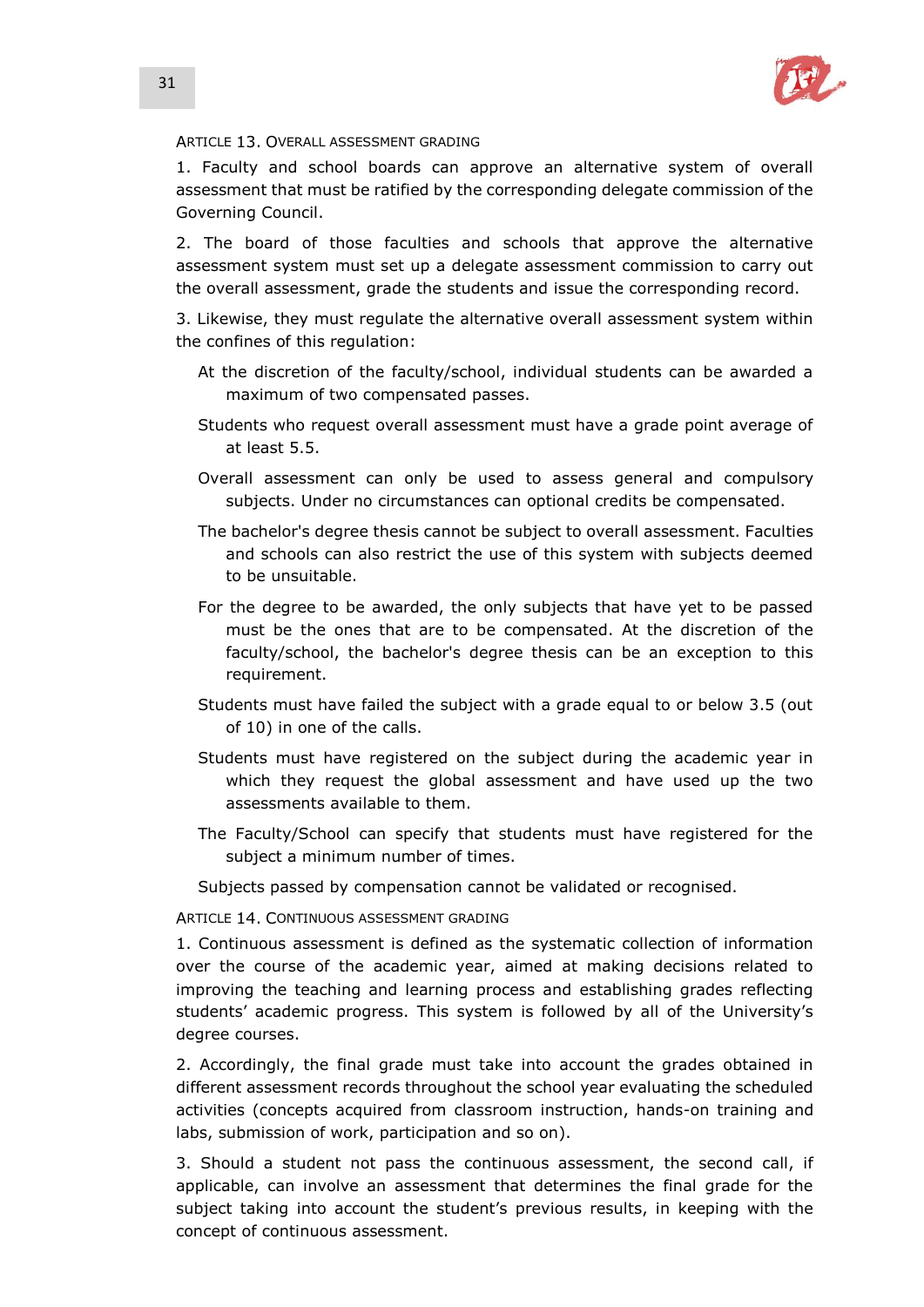

4. The assessment criteria and grading method for each subject must be clearly stated in the subject's course guide in both the first and second calls. The guide is intended as a reference document for resolving any incidents that may arise in this area.

5. The person responsible for the course coordinates the teaching staff for each academic year in order to make assessment possible. Using the information provided by the subject coordinator (teaching team) in relation to exam records with an impact on final grades for the subject, the member of teaching staff responsible for the degree course must ensure the proper distribution of assessment activities in order to avoid, insofar as possible, excess work for students at certain times of the academic year. The distribution of assessment activities must also favour the regular implementation of teaching activities in the set of all subjects.

To facilitate this distribution, the school may also limit the number of assessment activities based on the credits for the subjects, promote the design of non-faceto-face assessment activities in keeping with learning outcomes for the subject and adopt all other measures it deems appropriate as long as they are compatible with continuous assessment and the objectives of the degree programme.

6. The results of all continuous assessment records for subjects must be shared with the students as they represent an effective element of their learning process. The use of the online learning platform is encouraged among the teaching staff. The formative nature of assessment entails the student's awareness of assessment criteria; the mere publication of grades is insufficient in this regard.

7. Students must be notified of their final grades for the subject in both the first and second calls, preferably by means of the online platform. Alternatively, an equivalent system, which the school must make public, may be used if necessary.

The review procedure for final grades is set out in these regulations in article 6 on final grade review.

### ARTICLE 15. DEADLINES

1. The deadline for completing grade input and finalizing reports ends ten working days following the exam or assessment for each of the subjects in the first call except in the continuous assessment system, which ends on the last day of the assessment period. In the second call the deadline is seven working days after the final exam or assessment. Adhering to these deadlines is an essential responsibility of the teaching staff given the negative repercussions for students and the enrolment office if they are not met.

The deadlines must be observed even if a student has initiated a grade review process. If the review leads to a change in one of the grades in the transcript, the instructor can change it at a later date.

2. Each school together with the departments which assign instructors to the degree courses they are responsible for must devise a system that ensures strict compliance with the established deadlines.

It is therefore advisable for schools to refrain from using the last days of the assessment calendar, or to do so by scheduling elective subjects and subjects with fewer students.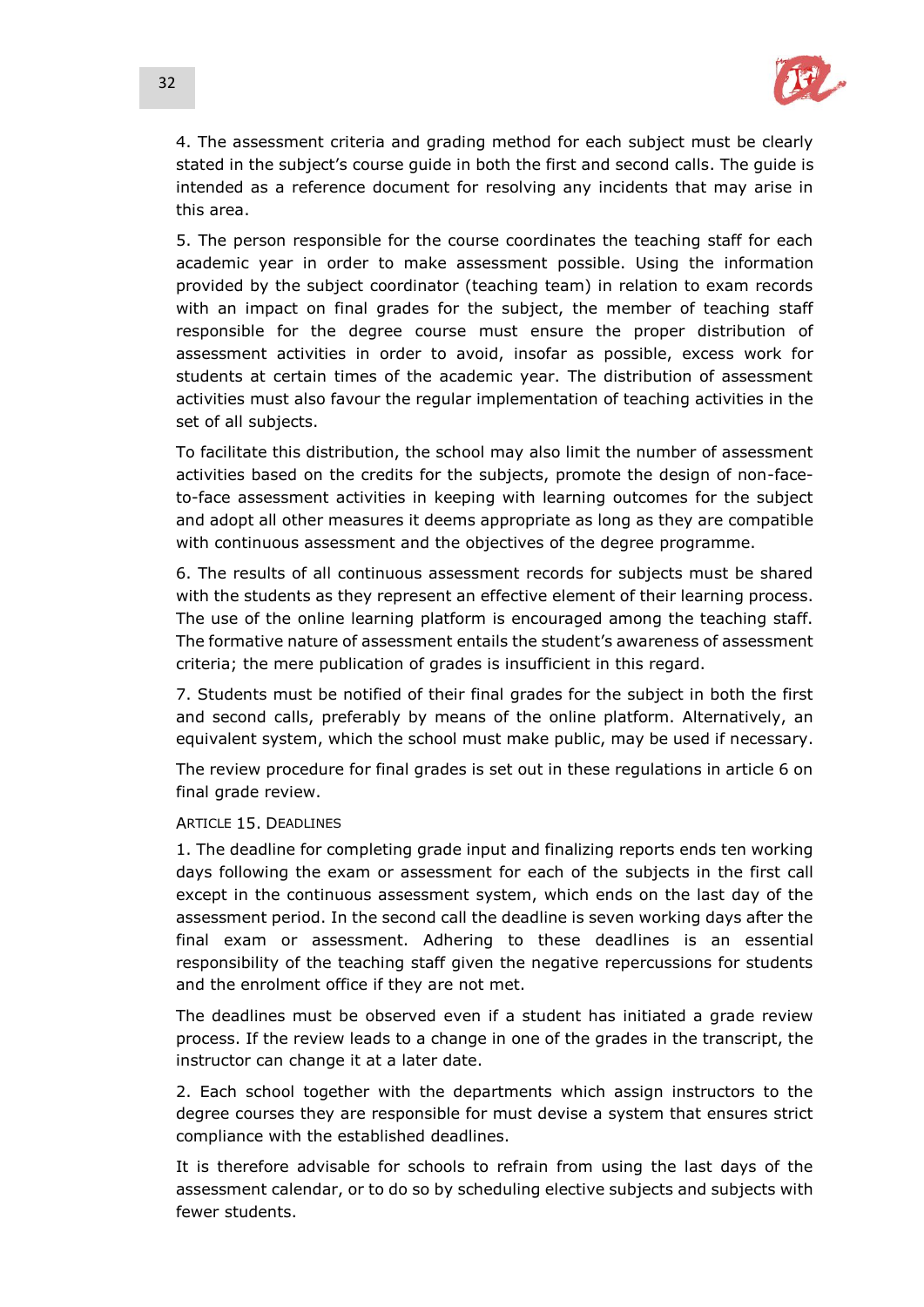

The schedule must also explain how the progressive compliance of deadlines will be monitored, the action that will be taken in the case of non-compliance, and the possible decisions. The unit responsible for each action must be identified in the plan.

The plan must be submitted to the vice-rector of teaching by 31 October at the latest. If applicable, the improvement actions considered must be introduced after an overall assessment of the effectiveness of the system in the previous academic year.

3. Once the exam records for each call have been finalized, the school secretary's office must submit a report on the process to the vice-rector for teaching.

4. In the case of university teaching staff, once all the documentation pertaining to each call has been finalized, the vice-rector for teaching must submit it to the chair of the committee delegated by the Governing Council so that it can be considered in allocating teaching posts. Any additional considerations deemed relevant should be included in this documentation.

For contract or temporary teaching staff, the same documentation must be submitted to the vice-rector for teaching and research staff so that it can be taken into account when renewing contracts and appointments, if necessary.

### ARTICLE 16 FINALIZATION OF RECORDS

1. Once the member of teaching staff responsible for the subject has fully completed the exam records and entered the grades, he or she must finalize them. An automatic process will periodically generate the signed records for each subject with an institutional certificate. The member of teaching staff responsible for the subject can consult it through the electronic signature book where it will be stored. The teacher need not take any further action.

Trainee research staff and external collaborators without contractual ties to the URV may not be group leaders.

2. The records corresponding to subjects included in institutional mobility programmes must be signed by the corresponding mobility coordinator, who will need to transcribe the grade obtained by the student in accordance with URV equivalences.

With support from the International Centre, schools should request reception of grades from the universities URV students are studying at prior to 30 June whenever possible to avoid inconveniencing URV students. Once all grades are received the records should be finalized as soon as possible.

3. If, for an unforeseen reason, the member of teaching staff responsible for the subject has not finished grading by the deadline for the finalization of exam records, the procedure established by the school and department will be followed. In no case, however, may the deadlines set out in the above article be missed.

## ARTICLE 17. AMENDMENT OF GRADES

1. Members of teaching staff can, on their own initiative, amend grades that have already been finalized by following the procedure below, provided the new grade is not lower than the grade initially given: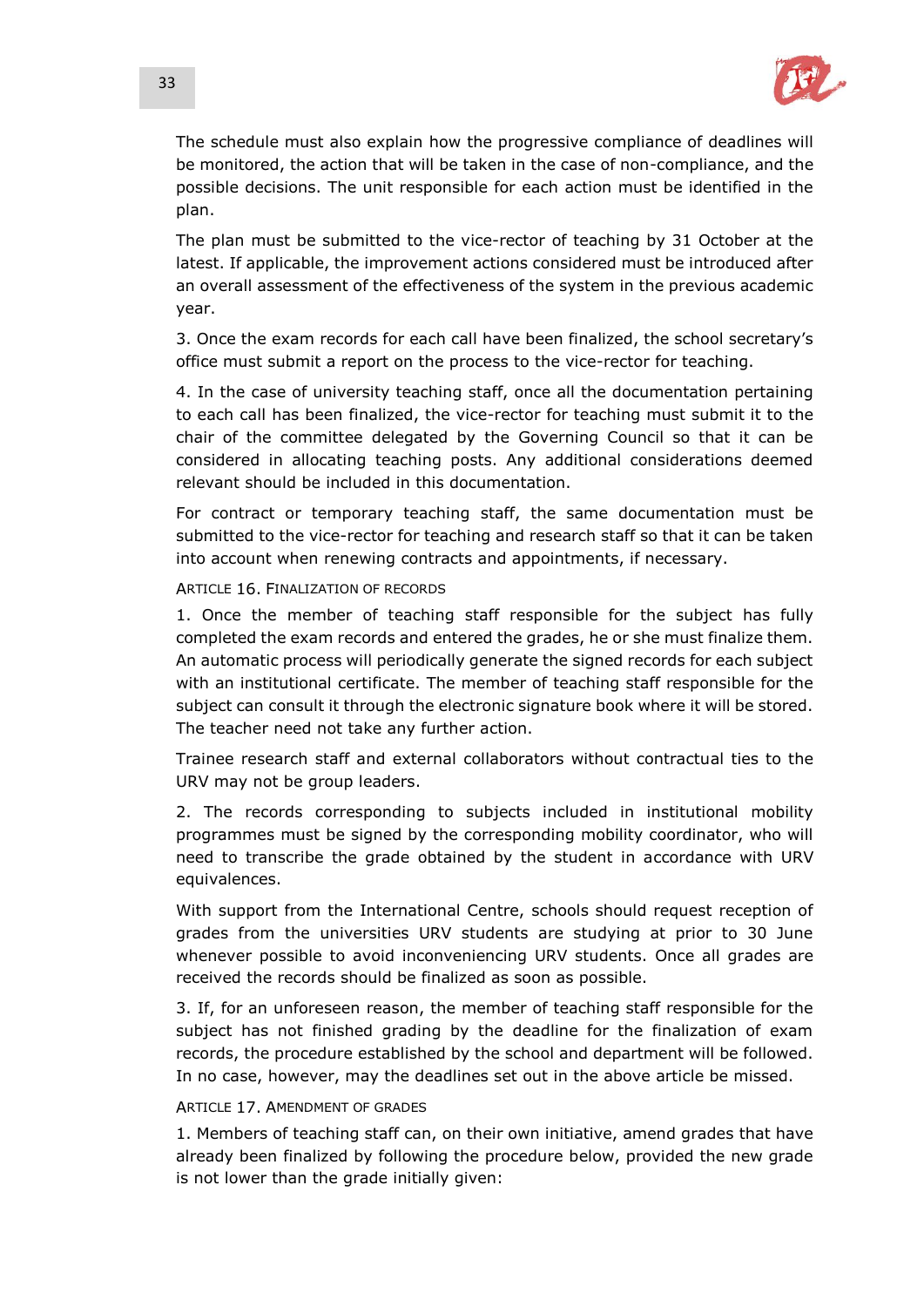

- Within a maximum of ten calendar days following the general assessment period for each call, teachers may submit requests for amendments directly, without prior authorization.
- Within a maximum of six months following the call in question, teachers' requests for modifications must be authorized by the school secretary's office.
- If more than six months but less than one year has passed when a case requiring a modification is detected, the teacher must submit the request to the dean or director of the school and the director of the department. They will assess the exceptional circumstances that may have arisen prior to authorizing the change, when appropriate.
- When the change affects records that have been finalized over a year prior, the teacher must submit the request to the relevant vice-rector as an exception with the approval of the dean or director of the school and the director of the department, accompanied by a detailed report justifying the request.

In all cases, once the new grade has been entered and recorded, the record must be finalized. The modified record for the subject will periodically be generated as part of an automatic process, signed with an institutional certificate.

2. It is not possible to follow this procedure if the modification is detrimental to the student. If it is imperative that it be changed, however, the record review procedure should be opened through administrative channels.

If a grade needs to be changed to correct a material, factual or arithmetical error, the member of teaching staff responsible must request the correction by sending a report explaining the error t the corresponding vice-rector, who will issue a resolution.

3. If it is decided that a student should fail as a result of misconduct in assessment activities, the teacher must attach the decision and update the academic grade when requesting the change.

4. School secretaries will periodically receive a report with the grade modifications that have been made. They will need to review the information and propose measures to reduce modifications to the deans of the school and the department directors if necessary.

## ARTICLE 18. RECORD ARCHIVE

1. Records that are automatically signed with the institutional certificate are saved and stored in the electronic signature book, ensuring their integrity and authenticity. This makes the digital document valid for all purposes.

2. The school secretary and the chief secretary are the individuals directly responsible for handling records.

3. Exam records are the only officially valid documents certifying grades. Other documents such as lists, reports, Moodle, grade summaries and so on are only notifications for students. In case of discrepancy, only what is stated in the exam record can be considered valid.

IV: OFFICIAL BACHELOR'S AND MASTER'S DEGREE PROGRAMMING AND QUALITY ARTICLE 19. PROGRAMMING OF OFFICIAL UNIVERSITY BACHELOR'S AND MASTER'S DEGREES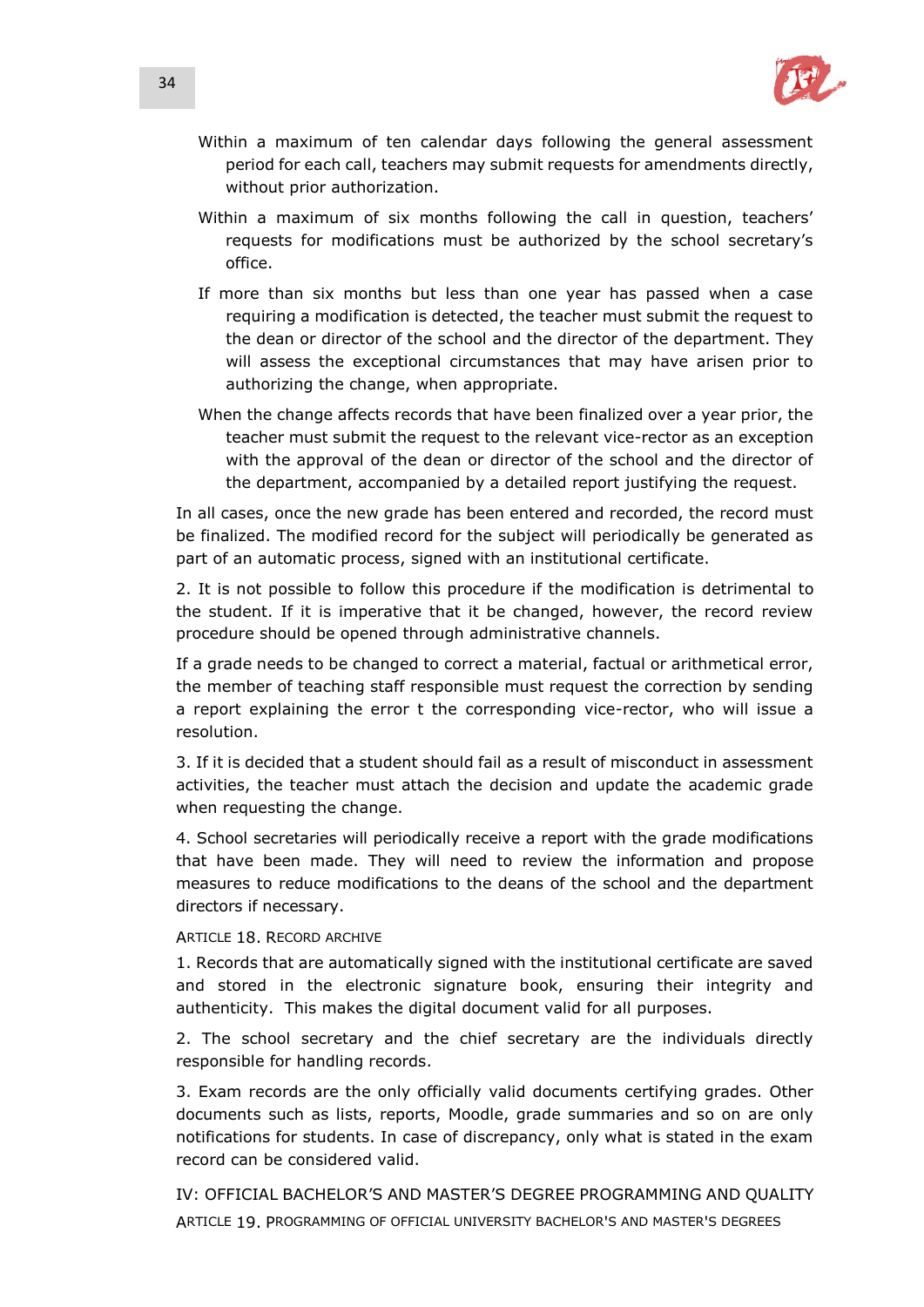

1. Proposals for new official bachelor's and master's degree programmes must be made by faculties and schools, and must be processed with the degreeprogramming schedule and process in mind. They must be designed in accordance with the regulations in force and the guidelines published by the Agency for the Quality of the University System of Catalonia (AQU Catalunya).

2. All proposals must comply with the following general criteria:

- a) They must respond to a social and professional need that makes them viable.
- b) The University must have recognised academic and scientific expertise in the field of the qualification.
- c) They must fit in with the University's map of degrees and give continuity to the students' educational pathways.
- 3. In the cases below, they must also comply with other specific criteria:
	- 1. Reverified degrees:
	- 2. Interuniversity degrees
	- 3. Degrees taught by affiliated centres
- 3.1. Reverified degrees:

In this case, the new proposal must explain the reasons for the reverification.

- 3.2. Interuniversity degrees
	- When the URV coordinates the course, it must also be the university that teaches most credits. When the URV is a participant in the programme, it cannot teach more credits than the coordinating university. This calculation does not include the bachelor's or master's degree thesis, or the external internships (EI), unless all these credits are taught by one of the universities.
	- If the proposal involves an expense (for example, mobility of lecturers, organisation of conferences, etc.), it must be borne by the ordinary funds assigned to the proposing faculty/school or by the funds stipulated by the agreement or the budget of the consortium connected to the degree.
	- If an interuniversity degree requires mobility by students, it must be as little as possible so that they can follow the programme. This criterion is not applicable to subsidised interuniversity Erasmus Mundus and international degrees.
- 3.2.1 Interuniversity degrees of the Catalan university system
	- When the URV is not the degree coordinator, participation cannot be less than 25% of the degree credits, in the case of bachelor's degrees, and 10% in the case of master's degrees.

3.2.2. Non-subsidised interuniversity degrees of the Spanish university system and international degrees

The coordinating university will be responsible for all enrolment procedures, distributing the income per credit among the participating universities or setting some form of compensation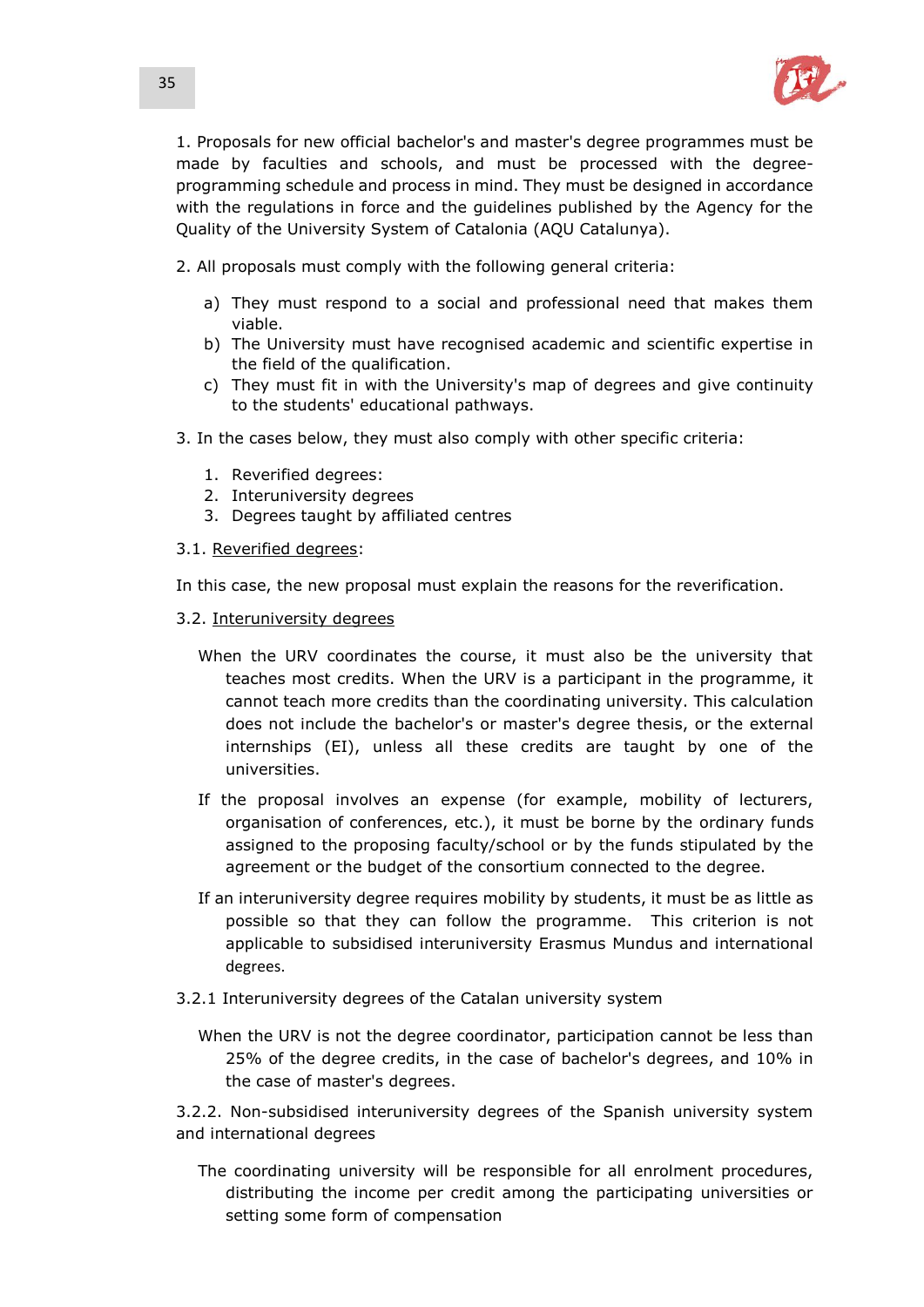

- If the enrolment procedures cannot be centralised, the number of places offered by each university must be directly proportional to the percentage of participation and the universities agree not to enrol more students than the places they have available to them. If the URV teaches the whole of a speciality, those students who wish to do the course must do their enrolment at the URV.
- 3.2.3. Subsidised international and Erasmus Mundus interuniversit degrees

For these courses, the financial distribution must envisage a percentage for coordination and a percentage for participation, discounting the expenses of the programme and the student subsidies.

# 3.3. Degrees taught by affiliated centres

Affiliated centres can propose new, official degrees in the following circumstances:

- a) If they are different from those taught by the URV and they supplement the offer in fields in which the University has no plans to schedule degrees.
- b) If they are degrees already taught by the URV or similar, but have to be taught in locations that do not involve direct competition with the degrees offered by the URV

Likewise, for new degrees to be authorised in these centres, the faculty or school that is most closely related to their knowledge area must monitor the process of designing the proposal.

4. The proposal must be presented with the corresponding programming instruments and the documents below

- 1. The approval of the board of the faculty/school where the degree will be taught.
- 2. The approval of the council of the departments who plan to have teaching responsibilities.
- 3. The teaching schedule of the whole degree.
- 4. The map of competences.
- 5. For interuniversity degrees, the collaboration agreement. When there is no signed agreement, a draft copy must be provided that has been or is being internally reviewed.
- 6. For Erasmus Mundus degrees, the authorisation of the URV for the coordinating university to submit the proposal to the EU

5. With all this information, a technical assessment will be made. This involves ensuring compliance with the general and specific criteria, and analysing the following aspects:

- 1. The teaching capacity of the departments involved.
- 2. The economic situation, drawn up by the General Manager's Office.
- 3. A description of the suitability and the capacity of the rooms by the Service of Material Resources.
- 4. The conditions of the collaboration agreement, in the case of an interuniversity degree.

For Erasmus Mundus degrees, the technical assessment of the collaboration agreement will depend on whether the degree is awarded the status of Erasmus Mundus.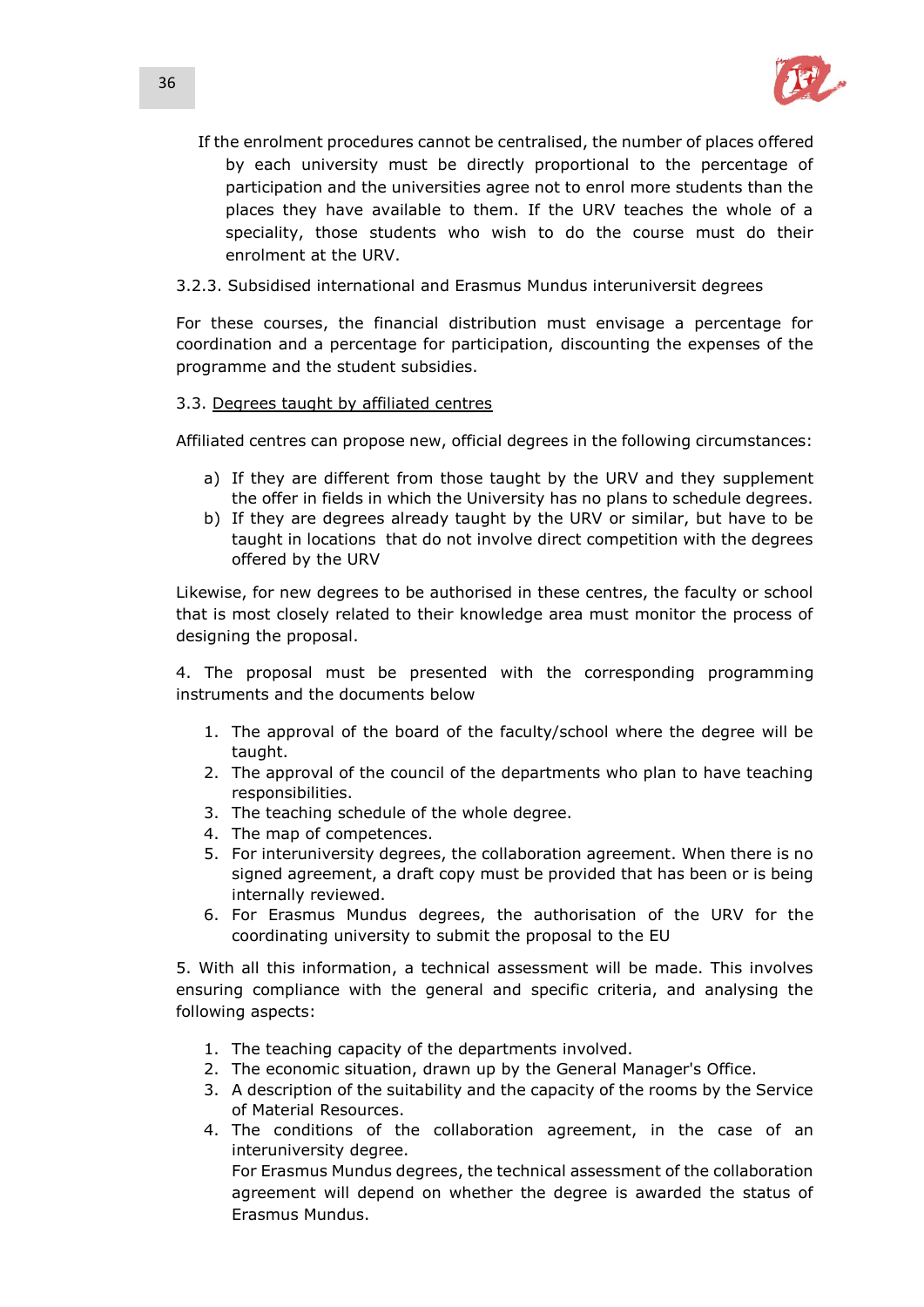

6. If the proposal is to be subject to the process of internal approval, the technical assessment must be favourable. Exceptionally, if some of the aspects of the technical report are pending, the vice-rector responsible for the area of academic programming can authorise the start of the approval process by providing a reasoned explanation.

The proposal must be approved by the Governing Council, which is also responsible for approving any amendments. All proposals for amendments that affect the aspects that may influence the continuity of the degree, described above, require authorisation from the vice-rector if the approval procedure is to be initiated. In all cases, they must comply with the regulations in force and the criteria set by AQU Catalunya.

ARTICLE 20. DISCONTINUATION OF OFFICIAL MASTER'S DEGREES

The URV can decide to discontinue an official master's degree so as not to offer master's degrees with little demand and enrolment in compliance with the programming criteria of the Catalan university system.

Discontinuation can be temporary (suspension) or definitive (termination), in compliance with the following general criteria.

*Suspension*: For the academic year 2021-22, the master's degrees that do not have 15 students pre-enrolled or 7 places reserved are suspended. This suspension means that the degree does not continue with the preenrolment process or the enrolment procedure for that academic year.

*Termination*: If a master's degree has been active for more than one edition, termination must be applied for in the following situations:

- When it has been suspended on two consecutive occasions.
- When the mean number of students enrolled in the last three edition is less than ten. If there have only been two editions, the mean of the two will be applied.

If a degree is terminated, it will not be included in the offer for the following academic year and no new students can be admitted. Whatever the case may be, termination shall guarantee the rights of the students already enrolled in compliance with the termination process described in the regulation.

These general criteria will not be applicable in the case of interuniversity master's degrees that are not coordinated by the URV.

Discontinuation can also be proposed by the faculty/school for other justified reasons. Notification must be given to the vice-rector responsible for academic programming.

## ARTICLE 21. TEACHING QUALITY ASSURANCE

In accordance with the information expressed by the AQU in the latest version of the Framework for the validation, monitoring, modification and accreditation of recognized university degrees, the URV establishes the processes for quality assessment that take place throughout the life cycle of the official bachelor's and master's degree programmes. It also establishes a calendar for implementing these processes and harmonizes them with other schools and the AQU where appropriate.